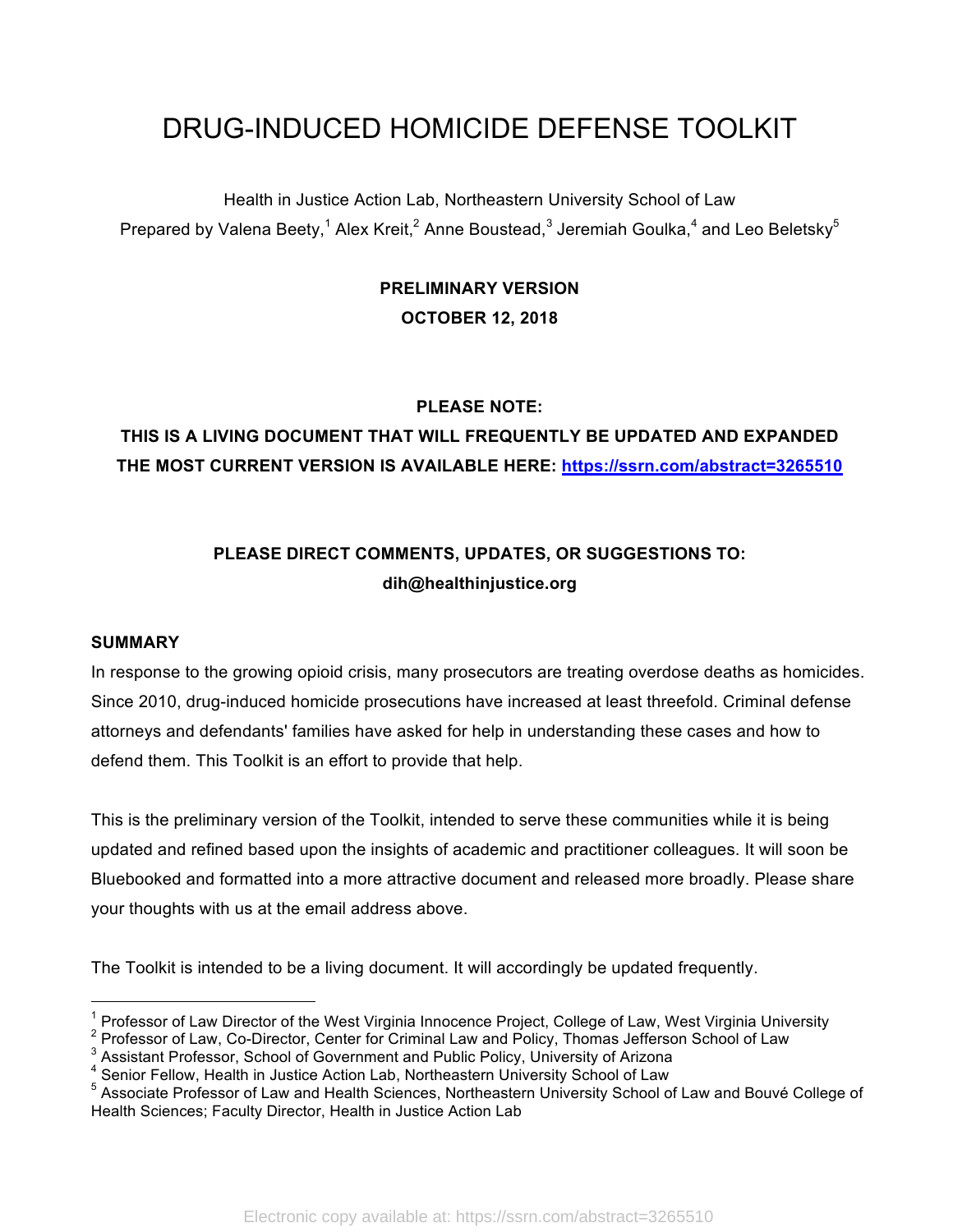## Table of Contents

| I Introduction                                                                                            | $\overline{2}$ |
|-----------------------------------------------------------------------------------------------------------|----------------|
| 1. About this Toolkit                                                                                     | 3              |
| 2. About Drug-Induced Homicide and Similar Provisions                                                     | 4              |
| II. Available Defenses                                                                                    |                |
| 1. The Joint-User Defense                                                                                 | 6              |
| Overview<br>a.                                                                                            | 6              |
| Application to Drug-Induced Homicide Prosecutions<br>b.                                                   | $\overline{7}$ |
| Analyzing the Simultaneous Acquisition Requirement<br>C.                                                  | 9              |
| Decisions requiring physical presence<br>i.                                                               | 9              |
| ii.<br>Decisions not requiring physical presence                                                          | 11             |
| iii. Arguments in support of a broad application of the simultaneous acquisition requirement 12           |                |
| a. The constructive possession doctrine                                                                   | 12             |
| b. The challenges of elucidating the physical presence aspect of the simultaneous<br>purchase requirement | 13             |
| d. Arguing for a broad application of the joint-user rule based on distinguishing users from<br>sellers   | 14             |
| 2. Causation                                                                                              | 15             |
| a. But-for causation                                                                                      | 16             |
| b. Proximate causation and foreseeability                                                                 | 18             |
| III. Challenging the Scientific Evidence                                                                  | 21             |
| Ask the court for expert funds to hire a toxicologist or forensic pathologist/medical examiner21<br>1.    |                |
| 2.<br>Ask for a Daubert or Frye hearing to challenge the state expert's "But-For" testimony               | 22             |
| 3.<br>Consider the state official's expertise                                                             | 23             |
| Query the scientific basis of death certificates and medical examiner autopsy reports<br>4.               | 25             |
| a. Query Determination of Cause of Death as Overdose                                                      | 25             |
| b. Query the Determination of Manner of Death as Accident or Homicide for Evidence of Bias 25             |                |
| A Final Thought<br>5.                                                                                     | 29             |
| IV. Public Policy Considerations                                                                          | 30             |
| 1. DIH Prosecutions Actually Increase Risk of Overdose Deaths                                             | 30             |

#### *Preliminary Version, Date October 12, 2018 Check https://ssrn.com/abstract=3265510 for most current edition*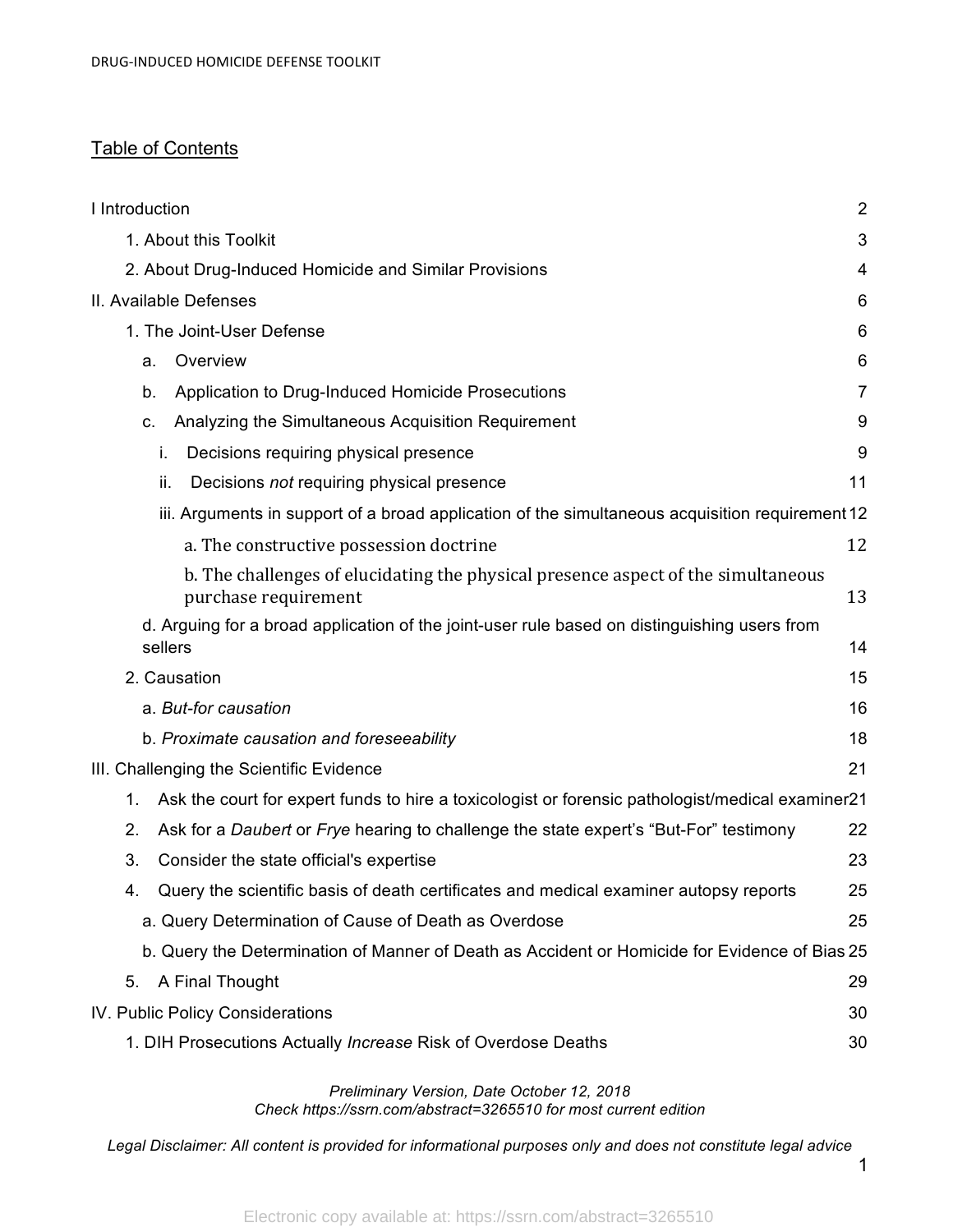| a. For individuals experiencing Opioid Use Disorder, incarceration increases their risk of death<br>from overdose | 30 |
|-------------------------------------------------------------------------------------------------------------------|----|
| b. DIH arrests and prosecutions undermine Good Samaritan laws, increasing overdose deaths                         |    |
|                                                                                                                   | 31 |
| 2. Most defendants are not drug dealers                                                                           | 32 |
| 3. Disparate impact on people of color                                                                            | 33 |
| V. Additional Resources                                                                                           | 34 |
| News articles                                                                                                     | 34 |
| <b>Relevant Law Review and Other Articles</b>                                                                     | 34 |
| <b>White Papers</b>                                                                                               | 34 |
| VI. Possible Additional Sections Coming Soon                                                                      | 34 |
| VII. Contact Us                                                                                                   | 35 |
|                                                                                                                   |    |

## I Introduction

Nearing the end of its second decade, the crisis of fatal opioid-involved overdose in the United States has gone from bad to worse. Last year, 72,000 people died of a drug overdose in the United States. $^6$ Overdose is now the leading cause of death for people under 50. There is broad agreement that reducing opioid overdose deaths requires wider distribution of the opioid antidote naloxone, rapid scale-up in evidence-based treatment, and reducing stigma associated with substance use and addiction. Progress on these and other vital public health interventions remains abysmally slow. Meanwhile, there is a new and growing trend in enforcing drug-induced homicide and similar laws in overdose death cases. Originally intended to implicate dealers in accidental drug overdoses, charges were rarely brought until recent years. Just since 2010, prosecutions based on such provisions have spiked at least threefold, from 363 in 2011 to 1,178 in 2016.<sup>7</sup>

*Preliminary Version, Date October 12, 2018 Check https://ssrn.com/abstract=3265510 for most current edition*

 <sup>6</sup> https://www.cdc.gov/nchs/nvss/vsrr/drug-overdose-data.htm

<sup>7</sup> Lindsay LaSalle, *An Overdose Death Is Not Murder: Why Drug-Induced Homicide Laws Are Counterproductive and Inhumane,* Drug Policy Alliance (2017) *available at*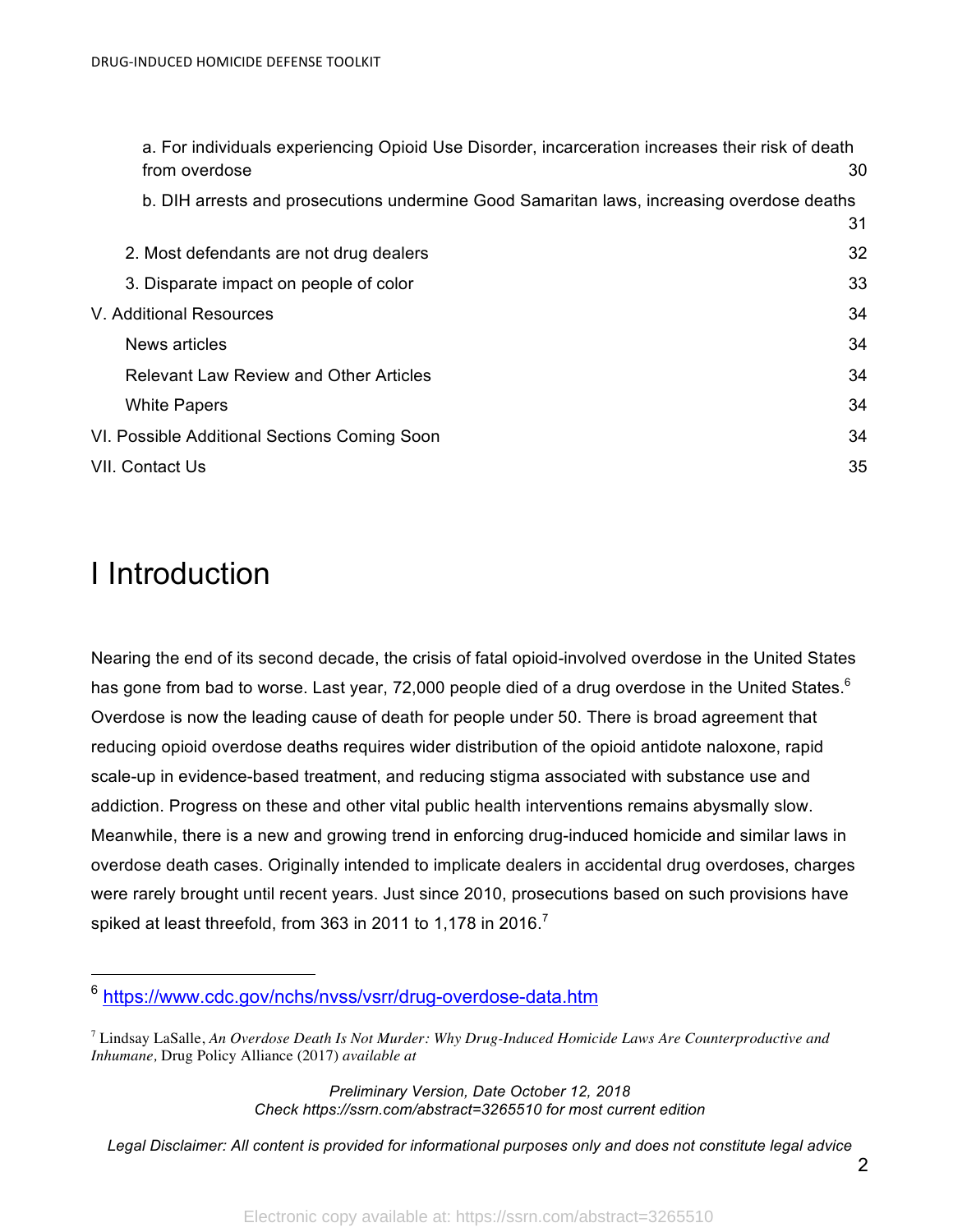Drug-induced homicide statutes emerged during the height of the "drugs and crime" era of crackcocaine. These provisions were passed under the assumption that they would be used to prosecute major traffickers for deaths that their products caused. Under pressure to find solutions to mounting overdose deaths, prosecutors and police began to use these provisions with increasing frequency and fervor, largely ensnaring low-level drug dealers, as well as individuals who do not fit the characterization of a "dealer." Analyses by our Health in Justice Action Lab and by the New York Times revealed that the majority of these drug-induced homicide cases do not involve "traditional" drug dealers, but rather friends, family, and co-users of the overdose decedent. Additionally, in cases that do involve organized drug distribution, there is a high likelihood of racial bias. Our Lab's analysis suggests that a disproportionate number of charges being brought in cases where the victim is non-Hispanic white and the dealer is a person of color, and that people of color accused of drug induced homicide or similar crimes receive sentences 2.1 years longer, on average, than white defendants.<sup>8</sup> For individuals suffering Opioid Use Disorder who are convicted in these cases, they face an enormous spike in risk of death from overdose during their first few weeks after incarceration. There are many problems with these arrests and prosecutions. Much remains to be learned. It is hoped that this Toolkit will assist defenders and families and, perhaps with time, will encourage police and prosecutors to focus their resources on more effective strategies for reducing crime and delinquency.

### 1. About this Toolkit

 $\overline{a}$ 

This Toolkit is intended to serve as an informational guide for defense counsel and other interested parties working to mount a defense for individuals charged with drug-induced homicide or similar crimes resulting from overdoses. The creation of this toolkit was spurred by two related trends: (1) information from parents, news reports, and other sources about pervasively inadequate defense being provided to many individuals charged with these crimes, and (2) widespread efforts by prosecutors to disseminate information and tools that aid other prosecutors and law enforcement in

<sup>8</sup> Updated racial statistics coming soon

*Preliminary Version, Date October 12, 2018 Check https://ssrn.com/abstract=3265510 for most current edition*

http://www.drugpolicy.org/sites/default/files/dpa\_drug\_induced\_homicide\_report\_0.pdf (noting that drug-induced homicide prosecutions are increasing across the country).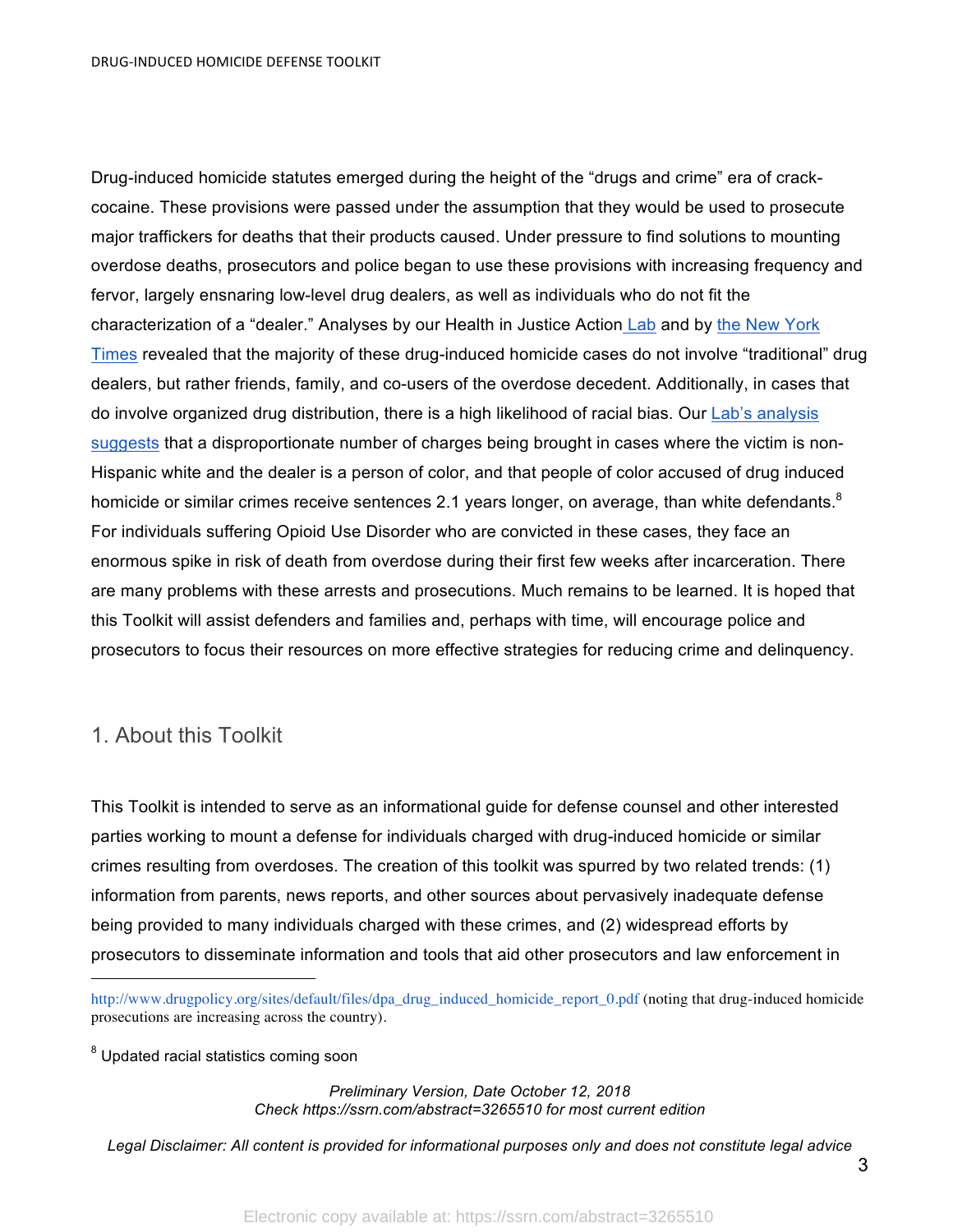investigating and bringing drug-induced homicide and related charges, including presentations at conferences, continuing legal education modules, webinars, and the like.

This Toolkit lays the foundation for our Lab's mission to inject scientific evidence and public health principles to level the playing field in this rapidly-expanding prosecutorial offensive. An explainer on drug-induced homicide laws and prosecutions for parents and family members is available through the New York Times Q&A for readers.

This Toolkit is intended to be a living document. It will be revised and expanded soon and frequently. Please share your thoughts on how it can be improved.

## 2. About Drug-Induced Homicide and Similar Provisions

Today, almost half of US state jurisdictions have a special statute that can be used to mount a drug-induced homicide prosecution.<sup>9</sup> Although the laws all use an analogous instrumental

Statutes also being utilized California (Cal. Penal Code § 192) (Involuntary manslaughter); Connecticut (Conn. Gen. Stat. Ann. § 53a-56); Georgia (Ga. Code Ann. § 16-5-3); Indiana (Ind. Code Ann. § 35-42-1-5); Iowa (Iowa Code Ann. § 707.5); Kentucky (Ky. Rev. Stat. Ann. § 507.050, Lofthouse v. Com., 13 S.W.3d 236, 238 (Ky. 2000) (guilt of criminal homicide for furnishing controlled substances to one who subsequently dies from their ingestion depends upon proof)); Massachusetts (Mass. Gen. Laws Ann. Ch. 265 § 13, Commonwealth v. Catalina, 407 Mass. 779, 791, 556 N.E.2d 973 (1990) (person who furnishes drug to another, who voluntarily consumes it and dies as a result, may be liable for manslaughter because consumption of the drug was a foreseeable consequence of his actions); Maryland (Md. Code Ann., Crim. Law § 2-207); Missouri (Mo. Ann. Stat. § 565.024); Nevada (N.R.S. § 200.070, Sheriff, Clark Cty. v. Morris, 99 Nev. 109, 111, 659 P.2d 852, 854

> *Preliminary Version, Date October 12, 2018 Check https://ssrn.com/abstract=3265510 for most current edition*

 <sup>9</sup>  $9$  The Lab is currently collaborating with Mission LISA on developing a comprehensive dataset of drug-induced homicide statutes and their elements. As of this writing, existing statutes include: Alaska (Alaska Stat. § 11.41.120(a)(3)); Colorado (Colo. Rev. Stat. § 18-3-102(e)); Florida (Fla. Stat. § 782.04(1)(a)(3)-(4)); Illinois (720 Ill. Comp. Stat. 5/9-3.3); Louisiana (La. Rev. Stat. Ann. § 14:30.1(3)); Michigan (Mich. Comp. Laws Ann. § 750.317a); Minnesota (Minn. Stat. § 609.195(b)); New Hampshire (N.H. Rev. Stat. Ann. § 318-B:26(IX)); New Jersey (N.J. STAT. ANN. § 2C:35-9); North Carolina (N.C. Gen. Stat. Ann. § 14-17(b)(2)); Pennsylvania (18 Pa. Cons. Stat. Ann. § 2506); Rhode Island (R.I. Gen. Laws § 11-23-6) (only applies to drug delivery to a minor); Tennessee (Tenn. Code Ann. § 39-13-210(a)(2)); Vermont (Vt. Stat. Ann. tit. 18, § 4250); Washington (Wash. Rev. Code Ann. § 69.50.415); West Virginia (W. Va. Code Ann. § 61-2-1, State v. Jenkins, 729 S.E.2d 250, 229 (W.Va. 2012) (death resulting from an overdose of a controlled substance and occurring in the commission of or attempt to commit a felony offense of manufacturing or delivering such controlled substance, subjects the manufacturer or deliverer of the controlled substance to the felony murder rule); Wisconsin (Wis. Stat. § 940.02(2)(a)); Wyoming (Wyo. Stat. Ann. § 6-2-108).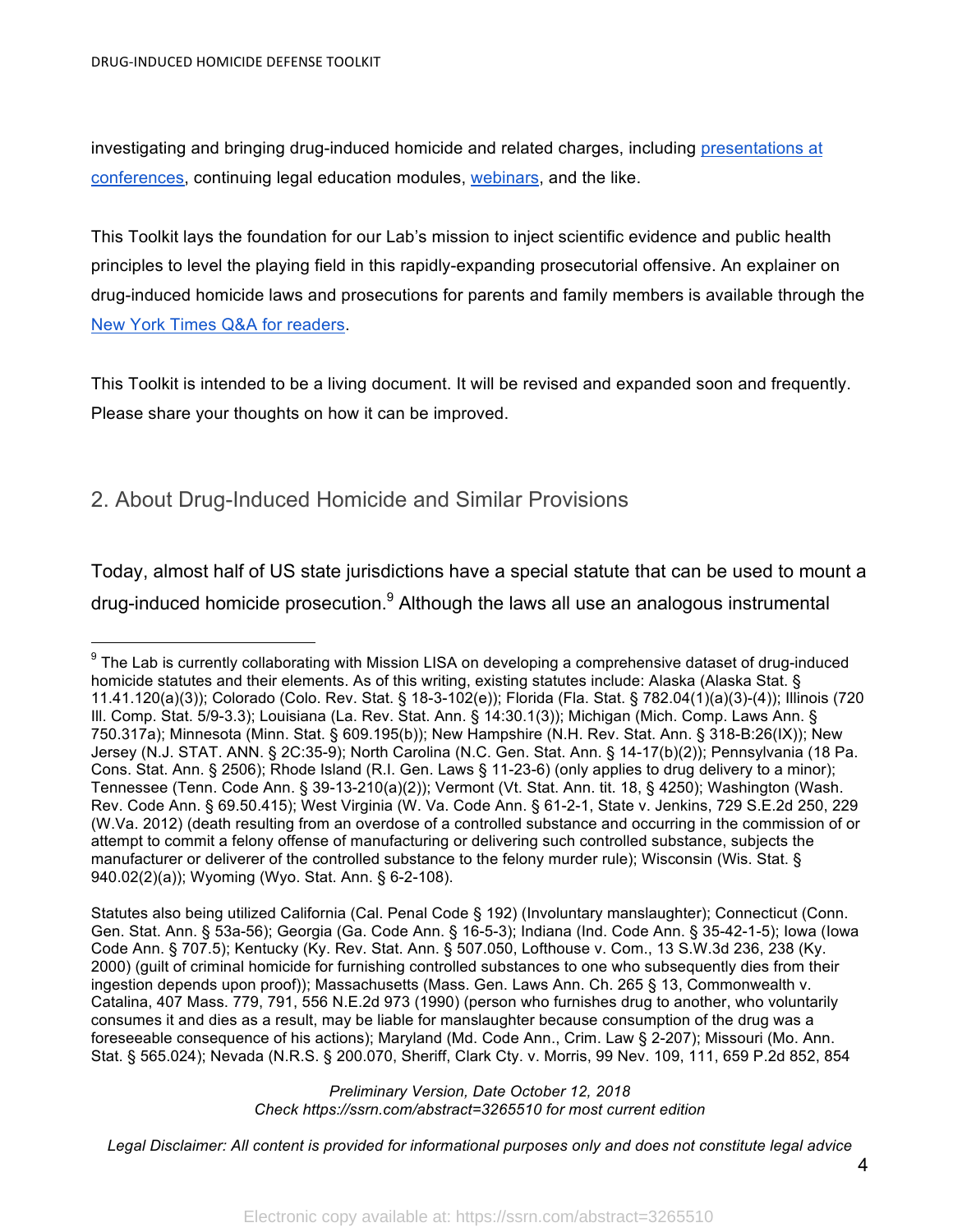framework, these provisions use a variety of criminal law mechanisms, including felonymurder, depraved heart offences, or involuntary or voluntary manslaughter. At the extreme end of the punitive spectrum, there are among these laws capital one provisions like West Virginia's, which imposes sentences up to life in prison, and are eligible for the death penalty.<sup>10</sup>

Some of these provisions are strict liability statutes requiring no criminal intent (*mens rea*), 11 presumably under the rationale that death from consumption of illicit substances is always foreseeable. Others require a recklessness or criminal negligence standard to be met.<sup>12</sup> But none of the state or federal provisions require a financial exchange take place or exclude small-time dealers or fellow users from prosecution; those being charged with an underlying trafficking charge involving higher drug quantities may face stiffer penalties. It should be noted, however, that a specialized drug-induced homicide or similar statute is not necessary for an individual to be charged in a fatal overdose: criminal negligence or other generic statutes can--and are--being deployed in these cases.

*Preliminary Version, Date October 12, 2018 Check https://ssrn.com/abstract=3265510 for most current edition*

<sup>(1983) (</sup>in context of unlawful sale of controlled substances resulting in death, second-degree felony-murder rule may be premised on either felonious intent provision or unlawful act); New York (N.Y. Penal Law § 125.10 & § 125.15); North Dakota (N.D. Cent. Code Ann. § 12.1-16-02); Ohio (Ohio Rev. Code Ann. § 2903.04 ); Texas (Tex. Penal Code Ann. § 19.02); Virginia (Va. Code Ann. § 18.2-33)

 $10$  W. Va. Code Ann. § 61-2-1. To date, there have been no death penalty sentences handed out in these cases, but that may change at any time.

<sup>&</sup>lt;sup>11</sup> Classification matrix coming soon

<sup>&</sup>lt;sup>12</sup> Classification matrix coming soon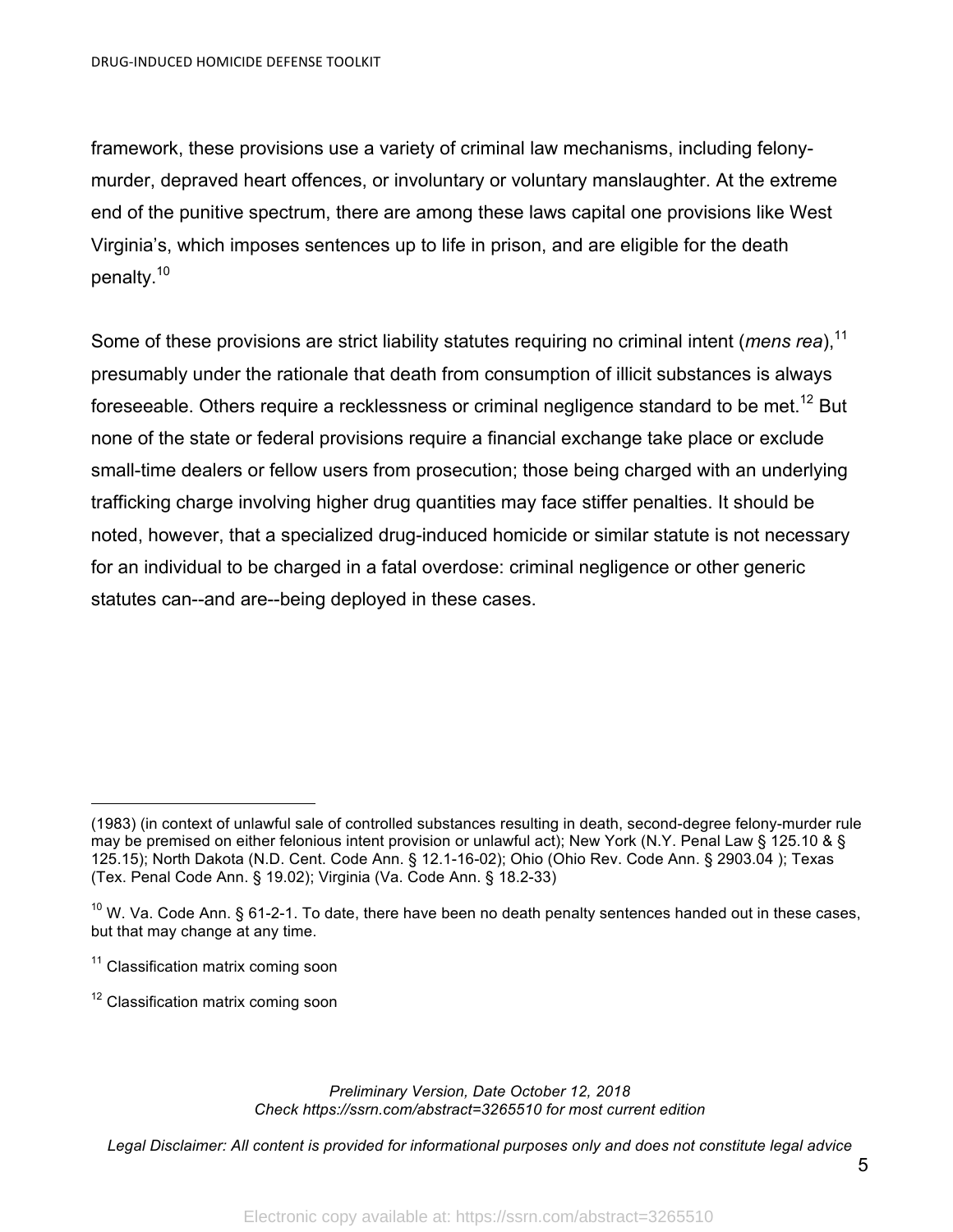# II. Available Defenses $^{13}$

Presently there are two primary ways to challenge drug-induced homicide prosecutions. If your case involves a user who was sharing drugs with another user, consider whether the joint-user (also known as joint-purchaser) defense applies; it would undermine the distribution charge that is an essential element of DIH prosecutions. The other approach is to challenge the prosecution's effort to establish causation—that the drug(s) in question were the legal cause of the decedent's overdose.

### 1. The Joint-User Defense

a. Overview

The joint-user doctrine provides that when "two individuals simultaneously and jointly acquire possession of a drug for their own use, intending only to share it together, their only crime is personal drug abuse—simple joint possession, without any intent to distribute the drug further." *United States v. Swiderski,* 548 F.2d 445, 450 (2d Cir. 1977). The legal basis for this rule is that users who jointly acquire drugs to use with each other are in either constructive or actual possession of the drugs from the time of the purchase. Because a person cannot distribute an item to someone who already possesses it, joint-purchases cannot be convicted of distributing drugs to each other. In the words of the New Jersey Supreme Court, "[i]t hardly requires stating that the 'transfer' of a controlled substance cannot occur . . . if the intended recipient already possesses that substance." *New Jersey v. Morrison*, 188 N.J. 2, 14 (2006).

In cases where the joint-user defense applies, it can defeat the underlying charge of distribution. Because distribution is an element of drug-induced homicide, a successful jointuser defense will also defeat the drug-induced homicide charge.

*Preliminary Version, Date October 12, 2018 Check https://ssrn.com/abstract=3265510 for most current edition*

<sup>&</sup>lt;sup>13</sup> Drafted by Alex Kreit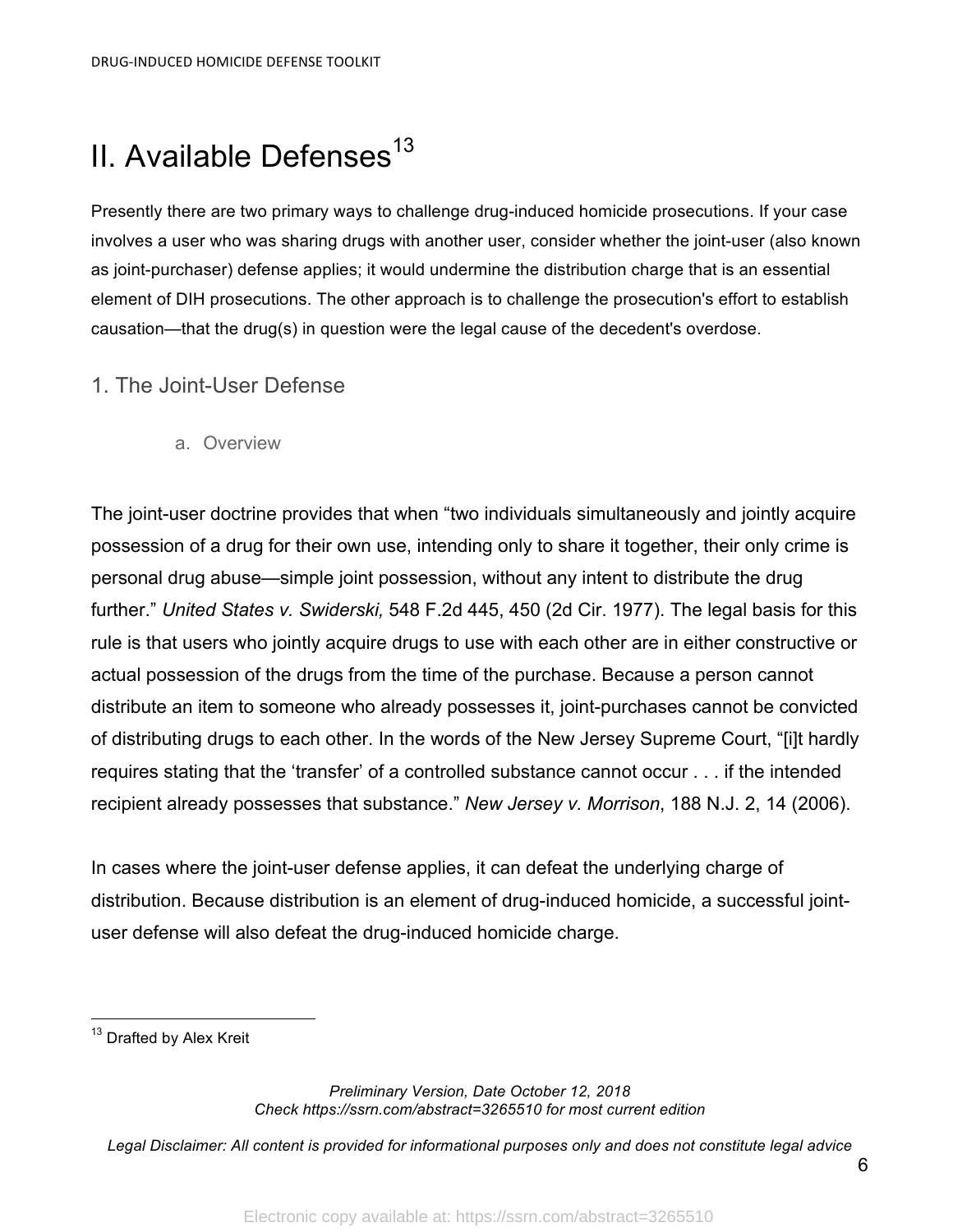Significantly, because a joint-user claim is not an affirmative defense but an argument that the evidence does not establish distribution as a matter of law, it can potentially be grounds for dismissing the charges before trial (as demonstrated by, for example, *New Jersey v. Morrison*, discussed below).

b. Application to Drug-Induced Homicide Prosecutions

In *People v. Edwards*, 39 Cal.3d 107 (1985), the California Supreme Court reversed the defendant's convictions for furnishing heroin and felony-murder (with the furnishing charge as the predicate felony) where the trial court "erred in failing to instruct the jury that defendant could not be convicted of furnishing heroin to Rogers if he and Rogers were merely copurchasers of the heroin." 39 Cal.3d at 110. Relying on a prior California case,<sup>14</sup> the court found that "[t]he distinction drawn . . . between one who sells or furnishes heroin and one who simply participates in a group purchase seems to us a valid one, at least where the individuals involved are truly 'equal partners' in the purchase and the purchase is made strictly for each individual's personal use. Under such circumstances, it cannot reasonably be said that each individual has 'supplied' heroin to the others. We agree with defendant that there was substantial evidence from which the jury could reasonably have concluded that he and Rogers were equal partners in *both the financing and execution* of the heroin purchase." *Id*. at 113-14 (emphasis added).

What is required to demonstrate that defendant and decedent were joint-users? It is not sufficient for one person to buy drugs and perhaps later share with friends.<sup>15</sup> The key question, in the words of the New Jersey Supreme Court, is "whether defendant distributed

*Preliminary Version, Date October 12, 2018 Check https://ssrn.com/abstract=3265510 for most current edition*

<sup>&</sup>lt;sup>14</sup> The *Edwards* court did not use the terms "joint-user" or "joint-purchaser" and did not cite to any joint-user cases, including the seminal joint-user case *United States v. Swiderski,* 548 F.2d 445, 450 (2d Cir. 1977), suggesting that they might have been unaware of these cases. Nevertheless, the decision in *Edwards* closely tracks the joint-user cases.

<sup>15</sup> See, e.g., *United States v. Wallace*, 532 F.3d 126 (2d Cir. 2008).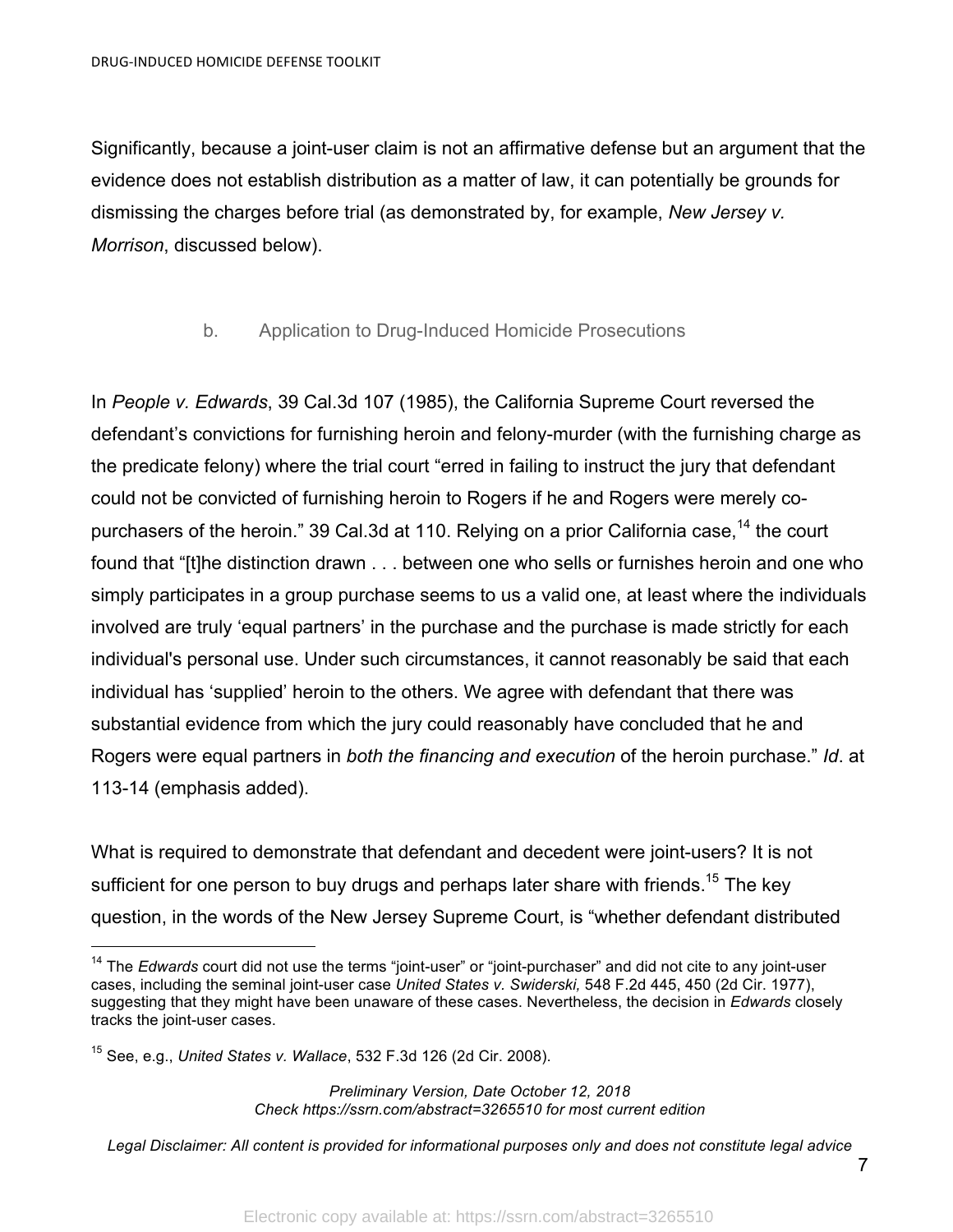the heroin to [decedent] or whether both jointly possessed the heroin at the time defendant purchased the drug from the street dealer." *New Jersey v. Morrison,* 188 N.J. 2, 14 (2006). The court concluded, based on its review of relevant case law, that the joint-user inquiry requires a "fact-sensitive analysis." *Id*. at 19.

Among the factors to be considered are whether the relationship of the parties is commercial or personal, the statements and conduct of the parties, the degree of control exercised by one over the other, whether the parties traveled and purchased the drugs together, the quantity of the drugs involved, and whether one party had sole possession of the controlled dangerous substance for any significant length of time.

*Id. at* 19.

In that case, Lewis Morrison was charged with the drug-induced death of his friend Daniel Shore.<sup>16</sup> In New Jersey, the statute is a strict liability crime.<sup>17</sup> Morrison and Shore had "pooled [their] money and bought four decks of heroin" at around 3 a.m. one morning. *Id*. at 5. Morrison and Shore were together when they bought the heroin, but Morrison negotiated the purchase and took the initial physical control of the heroin. Morrison "placed the decks in his pocket and, after driving out of the city, gave one to Shore." *Id*. at 6. Morrison and Shore drove to Morrison's house and used the heroin they had purchased. Shore died of a heroin overdose a few hours later. *Id*. at 6-8.

*Preliminary Version, Date October 12, 2018 Check https://ssrn.com/abstract=3265510 for most current edition*

 $16$  In this case, a grand jury indicted and defense counsel moved to dismiss the drug-induced death and distribution charges prior to trial on the grounds that the prosecutor had presented insufficient evidence to support them. The trial court agreed; the State appealed. The case made its way to the New Jersey Supreme Court. Relying on the joint-user doctrine, the New Jersey Supreme Court upheld the trial court's dismissal of the charges against Morrison.

<sup>17</sup> *See* N.J. Stat. Ann. § 2C:35-9(a) ("Any person who manufactures, distributes or dispenses methamphetamine, lysergic acid diethylamide, phencyclidine or any other controlled dangerous substance classified in Schedules I or II, or any controlled substance analog thereof, in violation of subsection a. of N.J.S. 2C:35-5, is strictly liable for a death which results from the injection, inhalation or ingestion of that substance, and is guilty of a crime of the first degree.").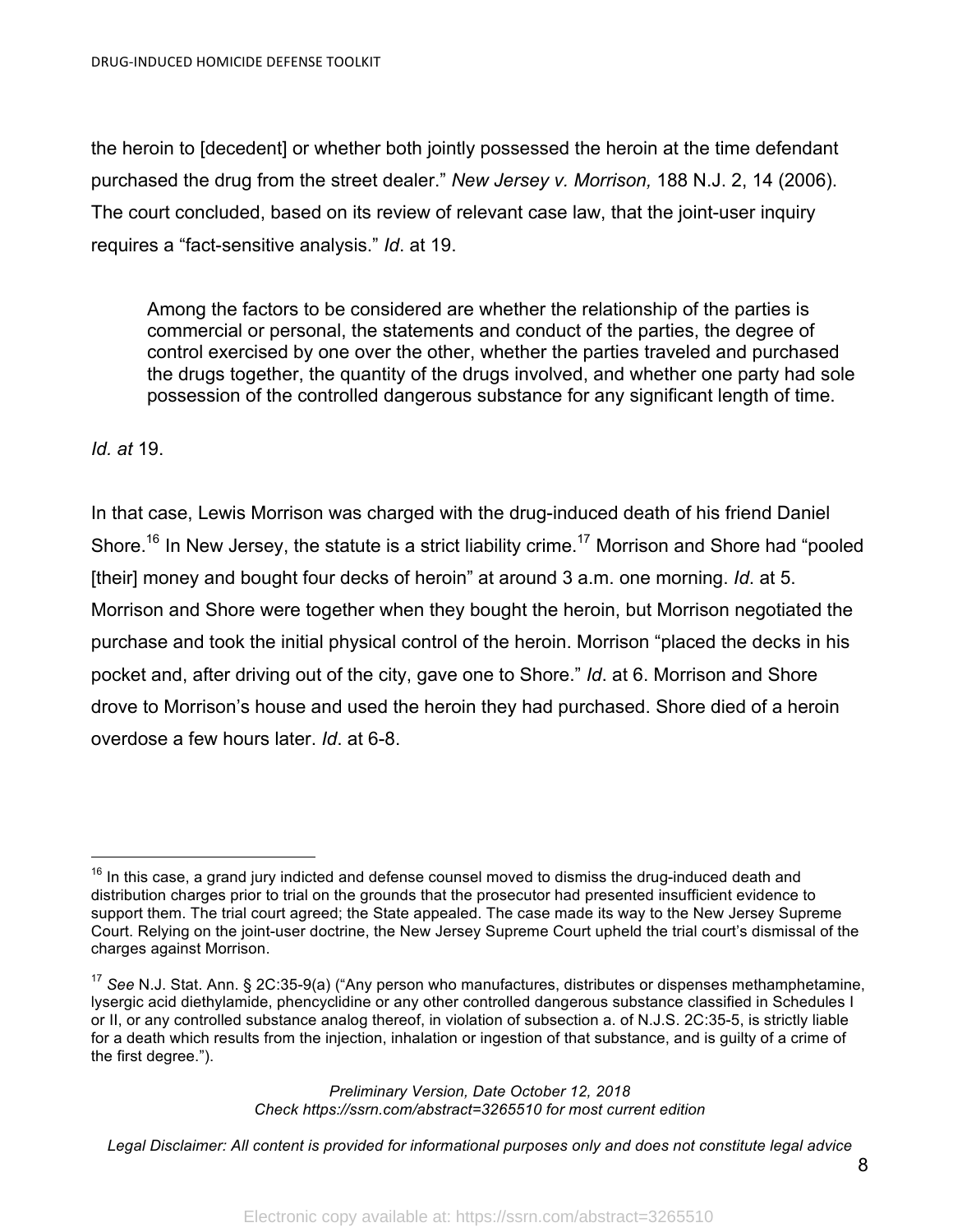After conducting its "fact-sensitive analysis," the court determined that Shore possessed the drugs from the start, noting that Morrison and Shore were friends; that they pooled their money together to make the purchase; and that Shore was physically present at the time of the purchase. The court concluded:

The evidence clearly implies that when defendant bought the four decks both were in joint possession of the drugs—that is, defendant had actual possession and Shore constructive possession of the heroin. Viewing the evidence in the light most favorable to the State, we agree with the trial court that because defendant and Shore simultaneously and jointly acquired possession of the drugs for their own use, intending only to share it together, defendant cannot be charged with the crime of distribution.

*Id*. at 20.

c. Analyzing the Simultaneous Acquisition Requirement

Courts are split on how they interpret the joint-user doctrine's requirement that the drugs be simultaneous acquired. Some courts have held or implied that users must be physically present at the time of purchase to be joint-possessors. Other courts have taken a more holistic approach, finding that the defense may apply where users pool their money to buy drugs even if they are not both physically present for the purchase. Check to see which approach courts in your jurisdiction have adopted.

i. Decisions requiring physical presence

A majority of courts that have addressed the issue have held or implied that physical presence at the purchase is a prerequisite for the joint-user defense to apply. In *United States v. Wright*, for example, the Ninth Circuit held the defendant was not entitled to the "joint user" defense to possession with intent to distribute where a friend "asked him to procure heroin so

> *Preliminary Version, Date October 12, 2018 Check https://ssrn.com/abstract=3265510 for most current edition*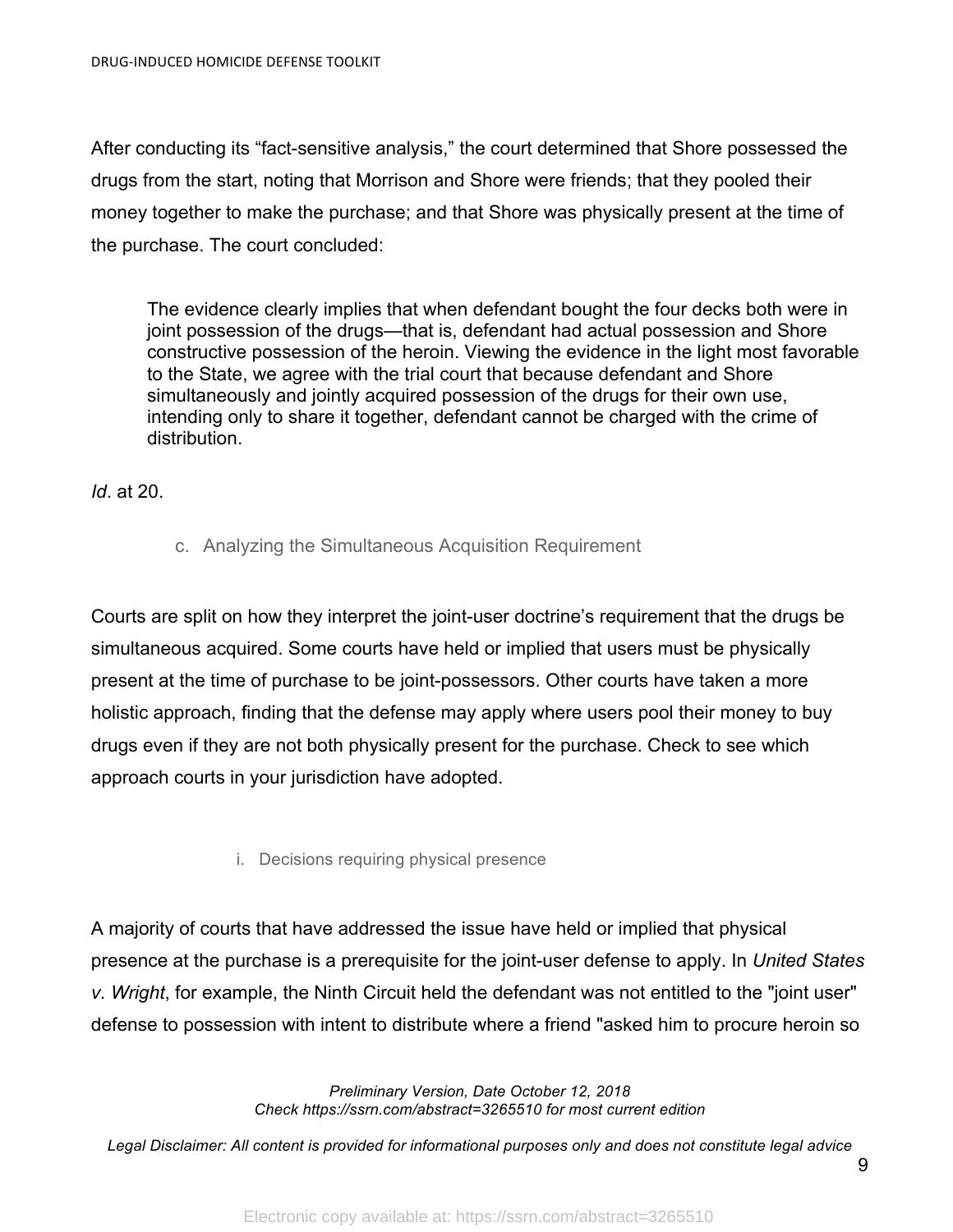that they might use it together; she gave him \$20 with which to buy the heroin but did not tell him where to buy it; he left her dwelling and procured the heroin; then he brought the heroin back and they 'snorted' it together." 593 F.2d 105, 108 (1979). Because Wright and his friend had not acquired the heroin "simultaneously," the court found Wright's conduct constituted "distribution." *Ibid.* Specifically, the court concluded that by purchasing the heroin, "Wright facilitated the transfer of the narcotic; he did not simply 'simultaneously and jointly acquire possession of a drug for their (his and another's) own use.'" *Ibid*.

For additional cases holding or suggesting that physical presence is required, see, e.g., *United States v. Mancuso*, 718 F.3d 780, 798 (9th Cir. 2013) ("Even assuming the *Swiderski* rule was binding in the Ninth Circuit, it would not apply to Mancuso's case, because the record does not support finding that any of the witnesses pooled money with Mancuso and traveled with him to acquire the cocaine jointly, intending only to share it together."); *People v. Coots*, 968 N.E.2d 1151, 1158 (Ill. App. Ct. 2012) (reviewing cases applying the joint-user defense and joining the courts that "have held that the fact that two or more people have paid for drugs will not prevent one of them from being guilty of delivery or distribution—or intent to deliver or distribute—if he alone obtains the drugs at a separate location and then returns to share their use with his co-purchasers"); *State v. Greene,* 592 N.W.2d 24, 30 (Iowa 1999) (declining to apply the joint-user "rationale where both owners did not actively and equally participate in the purchase of the drugs, even though the drugs were acquired for the personal use of the joint owners"); *United States v. Washington*, 41 F.3d 917, 920 (4th Cir. 1994) ("[A] defendant who purchases a drug and shares it with a friend has "distributed" the drug even though the purchase was part of a joint venture to use drugs."); *State v. Shell*, 501 S.W.3d 22, 29 (Mo. Ct. App. 2016) (rejecting a joint-user argument where "[t]he record reveals that while Decedent requested that Defendant purchase the heroin for both men, Defendant was the one who, on his own, purchased the heroin from his drug dealer with his own money and delivered it to Decedent").

> *Preliminary Version, Date October 12, 2018 Check https://ssrn.com/abstract=3265510 for most current edition*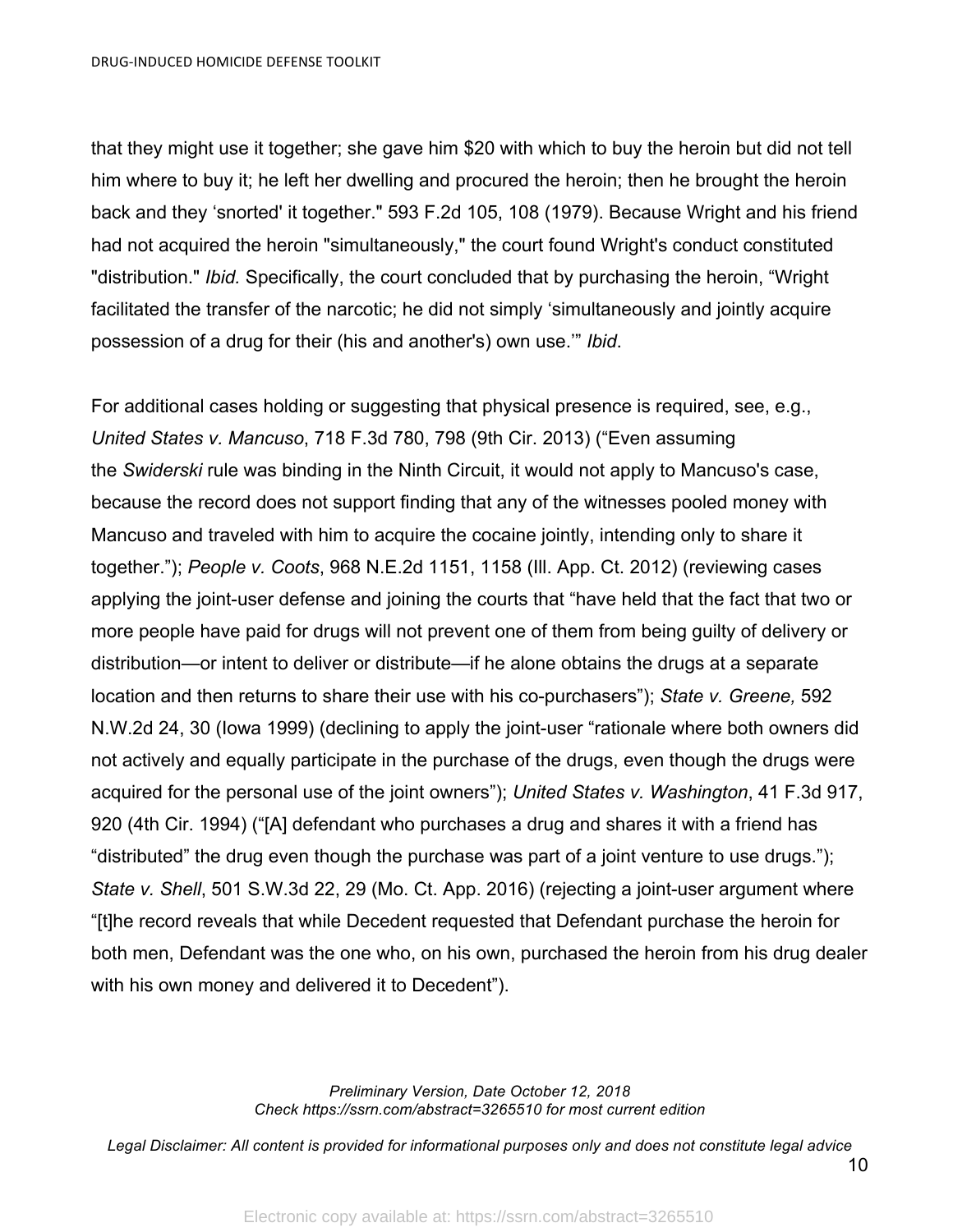ii. Decisions *not* requiring physical presence

Some courts have held or implied that both users need not be physically present for the jointuser defense to apply. These jurisdictions still require simultaneous acquisition of the substance but, citing the principles of constructive possession, hold that a person can acquire possession of an item without being physically present at the point of sale.

In *Minnesota v. Carithers*, for example, the court held that "[i]f a husband and wife jointly acquire the drug, each spouse has constructive possession from the moment of acquisition, whether or not both are physically present at the transaction." 490 N.W.2d 620, 622 (Minn. 1992). In *Carithers*, the Minnesota Supreme Court considered a consolidated appeal of two cases involving prosecutions under a drug induced homicide felony murder statute.<sup>18</sup> In one of the two cases, the defendant "went by herself to buy the heroin" but it was "undisputed that she was buying not just for herself but for her husband also*.* She brought the heroin home and used her half. After showing her husband where she hid the heroin, she left the house. During her absence, her husband prepared a syringe and injected himself. He . . . died of an overdose." *Id*. at 621. The court held that the joint-user defense applied because the defendant's husband constructively possessed the heroin as soon as it was purchased. The court reasoned that, when a person is buying drugs on behalf of another, "[t]he absent spouse could be charged with constructive possession at any time following the purchase by his or her confederate. That the absent spouse did not exercise physical control over the substance at the moment of acquisition is an irrelevancy when there is no question that the absent spouse was then *entitled* to exercise joint physical possession." *Id*. at 622. Accordingly, the joint-user defense applied and the court upheld dismissal of the felony murder charges.<sup>19</sup>

 <sup>18</sup> *See* Minnesota v. Carithers, 490 N.W.2d 620, 620 (Minn. 1992) ("Minnesota Statute § 609.195(b) (1990) is a special felony murder statute declaring it murder in the third degree if one, without intent to kill, proximately causes the death of another person by furnishing—that is, "directly or indirectly, unlawfully selling, giving away, bartering, delivering, exchanging, distributing, or administering"—a schedule I or II controlled substance.")

<sup>19</sup> A number of courts have read *Carithers* to represent a broad application of the joint-user rule in comparison to cases like *Wright*. A recent Minnesota appeals court decision, however, read *Carithers* narrowly and suggested it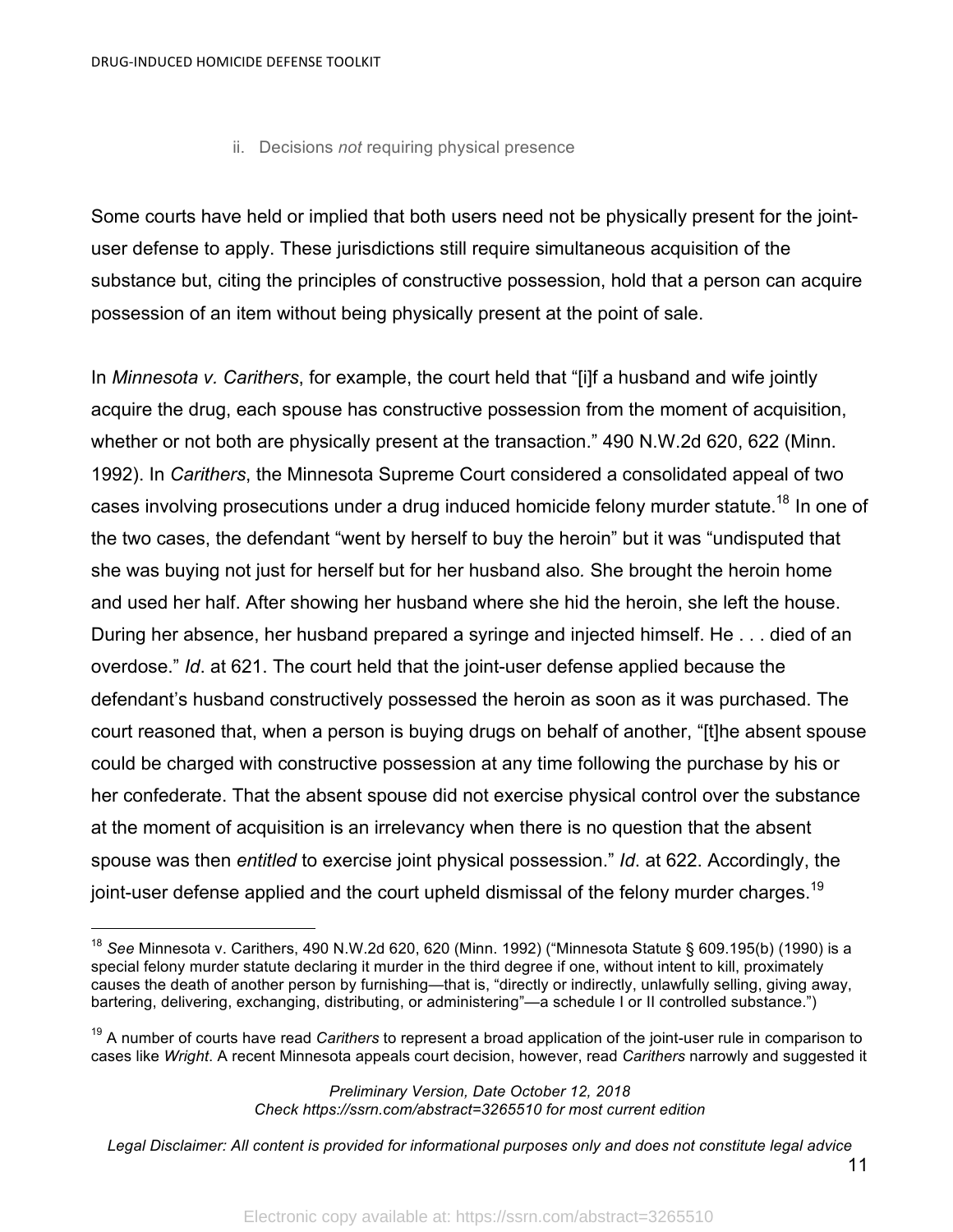Consider the New Jersey Supreme Court's multi-factor "fact-sensitive" test for determining whether users simultaneously acquired possession. *Morrison*, *supra*, 188 N.J. 2 at 19. Although physical presence was one of the factors in the test, the other factors—particularly "whether one party had sole possession of the controlled dangerous substance for any significant length of time"—suggest that users who pool their money to buy drugs to use shortly after the purchase might qualify for the defense, regardless of whether both were physically present at the sale. *Ibid*.

iii. Arguments in support of a broad application of the simultaneous acquisition requirement

In cases where a defendant seeks to raise a joint-user defense, the scope of the simultaneous acquisition/possession rule is likely to be a key point. Most jurisdictions have not yet resolved this question. Although a majority of courts to have considered the issue have held that both users must be physically present at the sale for the joint-user defense to apply, there are strong policy and doctrinal arguments in favor of a broader application of the doctrine.

*a. The constructive possession doctrine*

It is well established in law that a person can constructively possess an item that has not yet been delivered into his or her actual possession. In other contexts, the government construes it broadly in order to support a prosecution.

*Preliminary Version, Date October 12, 2018 Check https://ssrn.com/abstract=3265510 for most current edition*

may apply only to *spouses* who jointly purchase drugs. *State v. Schnagl*, No. A16-1509, 2017 WL 6418215, at \*7 (Minn. Ct. App. Dec. 18, 2017) ("The aforementioned cases indicate that the holding in *Carithers* is narrow, and the existence of a marriage relationship is an important element in establishing joint acquisition and possession for purposes of a defense.")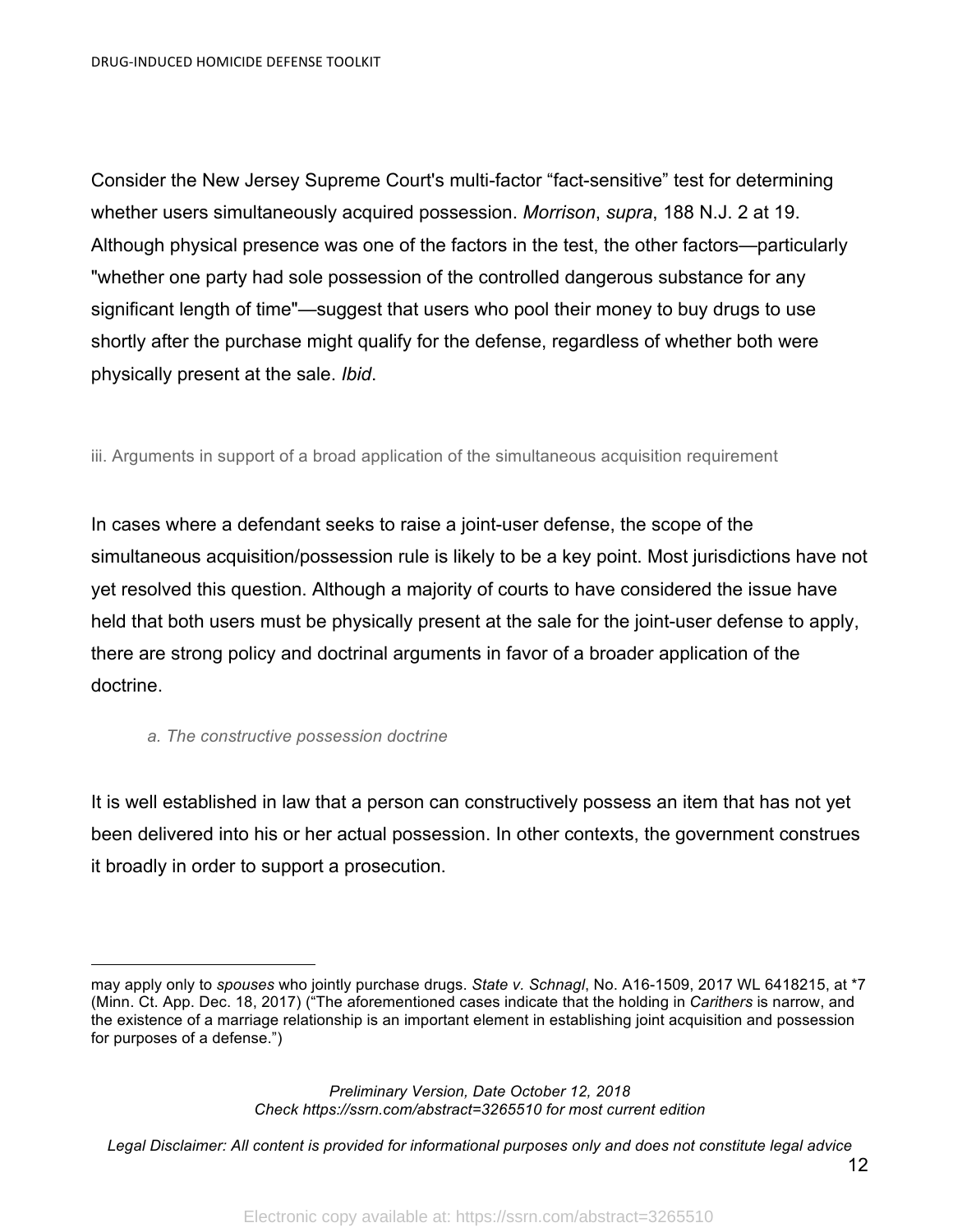For instance, in *People v. Konrad*, 449 Mich. 263, 273 (1995), the Michigan Supreme Court held that the defendant constructively possessed cocaine where the evidence showed he "had paid for the drugs and that they were his—that is, that he had the intention and power . . . to exercise control over them." Specifically, the evidence showed that the defendant had "made a prior arrangement with Joel Hamp and others to purchase a kilogram of cocaine, that he had already paid for the cocaine, that he told Joel to come to his house about seven that evening, and that, after he had been arrested, he had instructed his wife to direct Joel not to come. Joel arrived after 6:30 p.m. and acknowledged that he had something for the defendant." *Ibid.* The court concluded that, although the drugs had never been in the defendant's physical presence, he constructively possessed them at the time his agent purchased them. This is because a person "may constructively possess substances that their agents have *bought* for them." *Id.* at 274 (emphasis in original).

This principle should apply with equal force in the context of the joint-user doctrine. The *Carithers* court based its holding on this rationale, concluding that because "[t]he absent spouse could be charged with constructive possession at any time following the purchase by his or her confederate," the joint-user rule should apply. 490 N.W. 2d at 622. Requiring both users to be physically present at the purchase for the joint-user rule to apply lets the government have it both ways, defining constructive possession broadly when it supports a conviction (i.e., to a constructive possession defendant) but narrowly when it supports the joint-user defense. This should be reason enough for courts to reject decisions like the Ninth Circuit's in *Wright* and to follow decisions like the Minnesota Supreme Court's in *Carithers*.

*b. The challenges of elucidating the physical presence aspect of the simultaneous purchase requirement*

The simultaneous purchase requirement can become farcical if physical presence is also required and taken to the extreme. In *Weldon v. United States*, 840 F.3d 865 (7th Cir. 2016),

> *Preliminary Version, Date October 12, 2018 Check https://ssrn.com/abstract=3265510 for most current edition*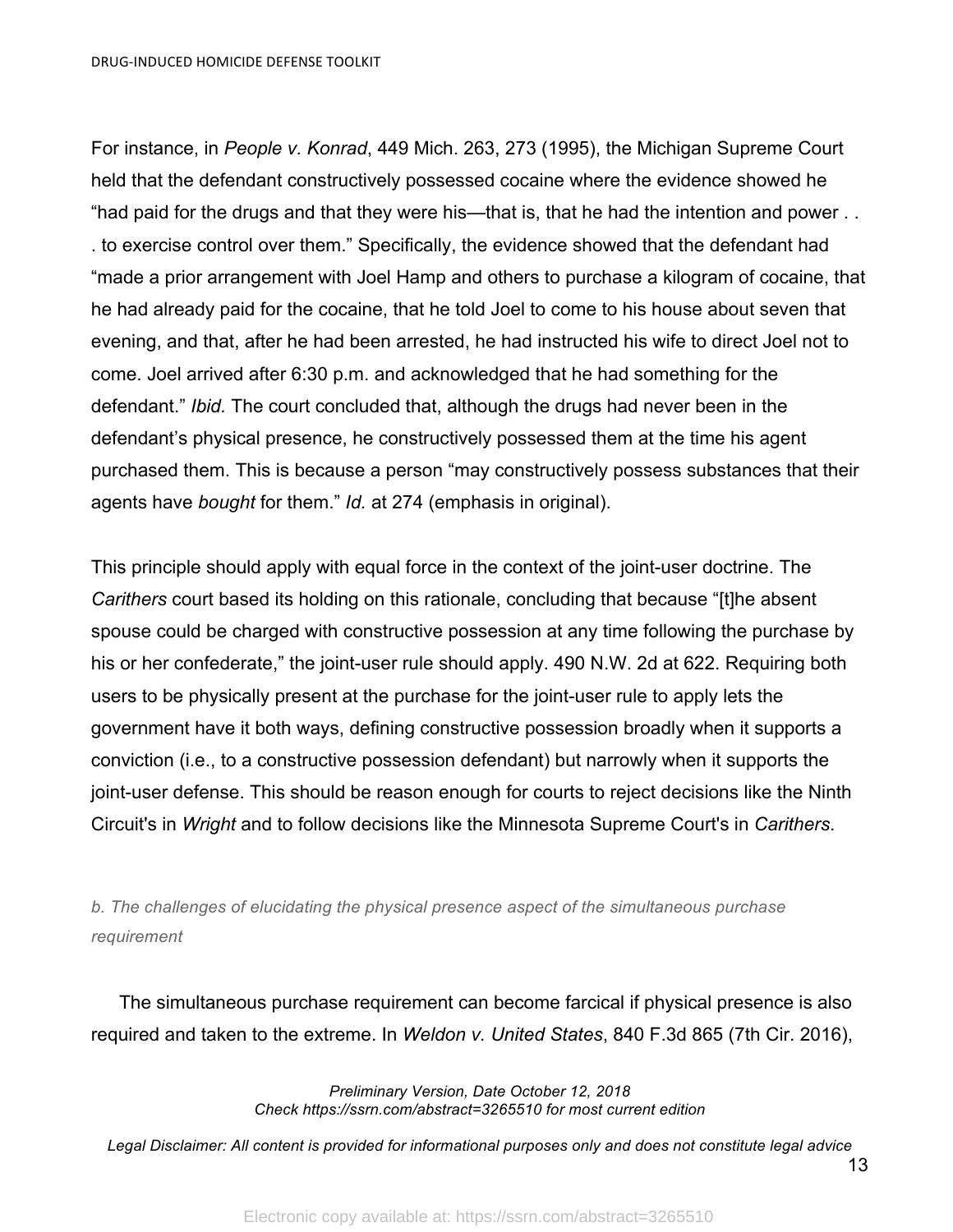for example, the court expressly rejected the government's argument that both users must physically interact with the seller to be joint-possessors.

The government argues (with no judicial support) that the holding of *Swiderski* is inapplicable to this case because "Weldon was the only one of the three to get out of Roth's car and conduct a hand-to-hand exchange of money for heroin with the dealer." The implication is that the rule of *Swiderski* requires absurd behavior. Imagine Weldon, Roth, and Fields squeezing into the dealer's car and each handing the dealer a separate handful of money. What on earth would the dealer think of such antics? How would he react? What would he do? If he gave them the drug would they have to divide it on the spot in order to avoid being guilty of distribution?

What matters is that the [users] were participants in the same transaction. No cases require literal simultaneous possession; *Swiderski* and another decision (very much like the present case) implicitly reject such a requirement. *United States v. Swiderski*, *supra*, 548 F.2d at 448; *United States v. Speer*, 30 F.3d 605, 608–09 (5th Cir. 1994).

*Id*. at 867. The Seventh Circuit did not elaborate on the question of what it means for both users to have been "participants in the same transaction," however, because of the posture of the case—a motion to vacate a guilty plea as a result of ineffective assistance of counsel.

d. Arguing for a broad application of the joint-user rule based on distinguishing users from sellers

A broad application of the joint-user rule is also supported by the policy goals of linking penalties to culpability while also distinguishing, to the extent possible, between users and people who are involved in the drug trade. These policy goals are inherent in the structure of drug laws and have sometimes been expressly stated by legislators. This was a motivating consideration in the court's decision in *Morrison*, supra, 188 N.J. at 18-19:

> *Preliminary Version, Date October 12, 2018 Check https://ssrn.com/abstract=3265510 for most current edition*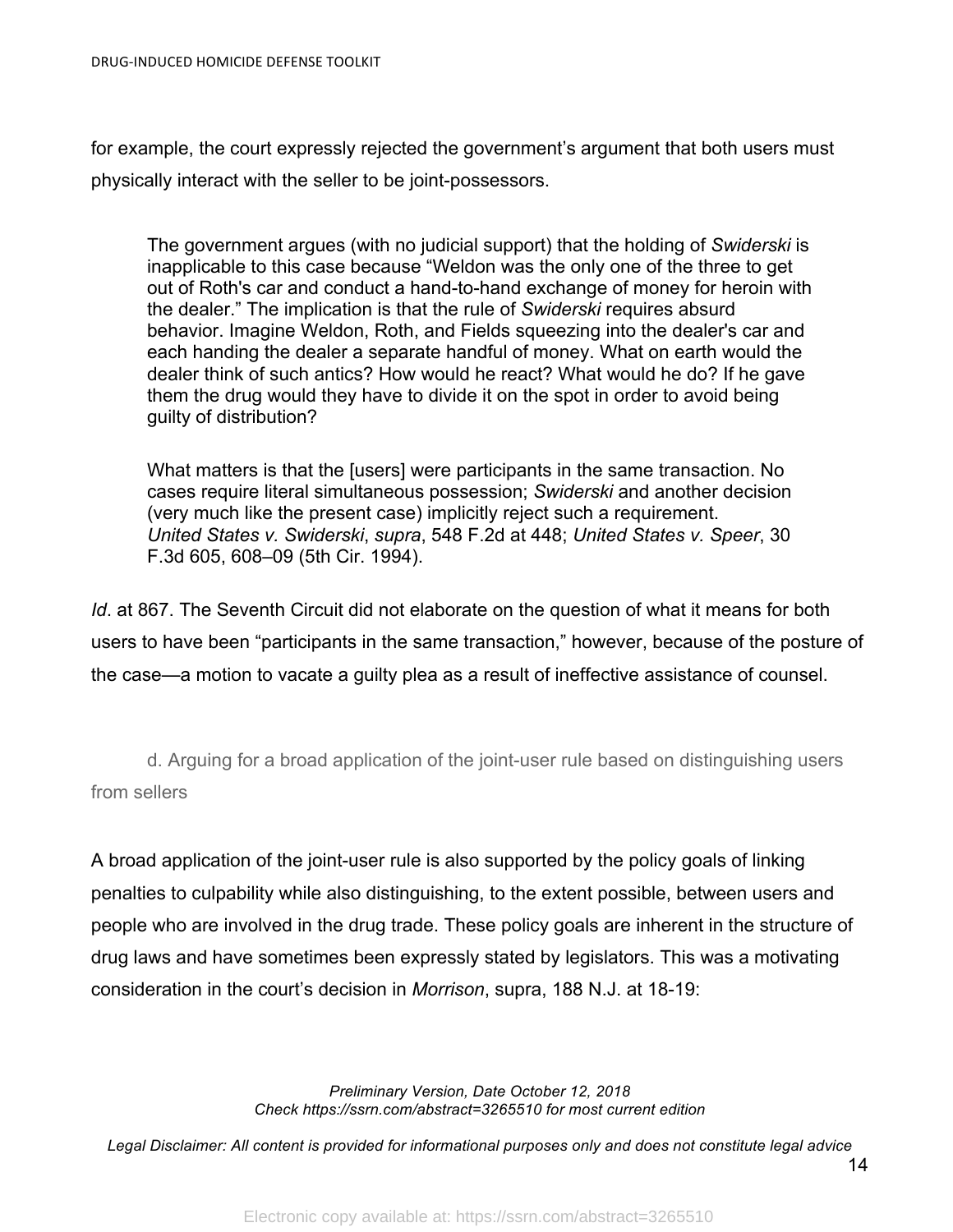The Legislature stated that "it is the policy of this State to distinguish between drug offenders based on the seriousness of the offense, considering principally the nature, quantity and purity of the controlled substance involved, and the role of the actor in the overall drug distribution network." *N.J.S.A.* 2C:35–1.1(c). In passing the Act, the Legislature deemed the sentencing guidelines under the old drug laws inadequate in "identify[ing] the most serious offenders and offenses and [in] guard[ing] against sentencing disparity." *N.J.S.A.* 2C:35–1.1(d). The consequences of a finding of distribution are significantly greater than that of possession. Whereas the maximum term of imprisonment for distributing heroin that causes a person's drug-induced death is twenty years, *N.J.S.A.* 2C:35–9(a) and 2C:43–6(a)(1), the maximum term for possession of heroin is only five years, *N.J.S.A.* 2C:35–10(a)(1) and 2C:43–6(a)(3). The Legislature expected the criminal culpability of parties to bear some proportion to their conduct.

See also, e.g., *Swiderski, supra*, 548 F.2d at 449 (in interpreting criminal drug laws "it is important to understand their place in the statutory drug enforcement scheme as a whole, which draws a sharp distinction between drug offenses of a commercial nature and illicit personal use of controlled substances")*.*

## 2. Causation

Causation is an important issue in many drug-induced homicide prosecutions. As summarized by the Supreme Court,

The law has long considered causation a hybrid concept, consisting of two constituent parts: actual cause and legal cause. When a crime requires "not merely conduct but also a specified result of conduct," a defendant generally may not be convicted unless his conduct is "both (1) the actual cause, and (2) the 'legal' cause (often called the 'proximate cause') of the result."

*Burrage v. United* States, 134 S.Ct. 881, 887 (2014) (citations omitted). Accordingly, defense counsel may choose to litigate the traditional causation requirements—including the actual (or but-for) causation and the legal (or proximate) causation—in drug-induced death prosecutions.

> *Preliminary Version, Date October 12, 2018 Check https://ssrn.com/abstract=3265510 for most current edition*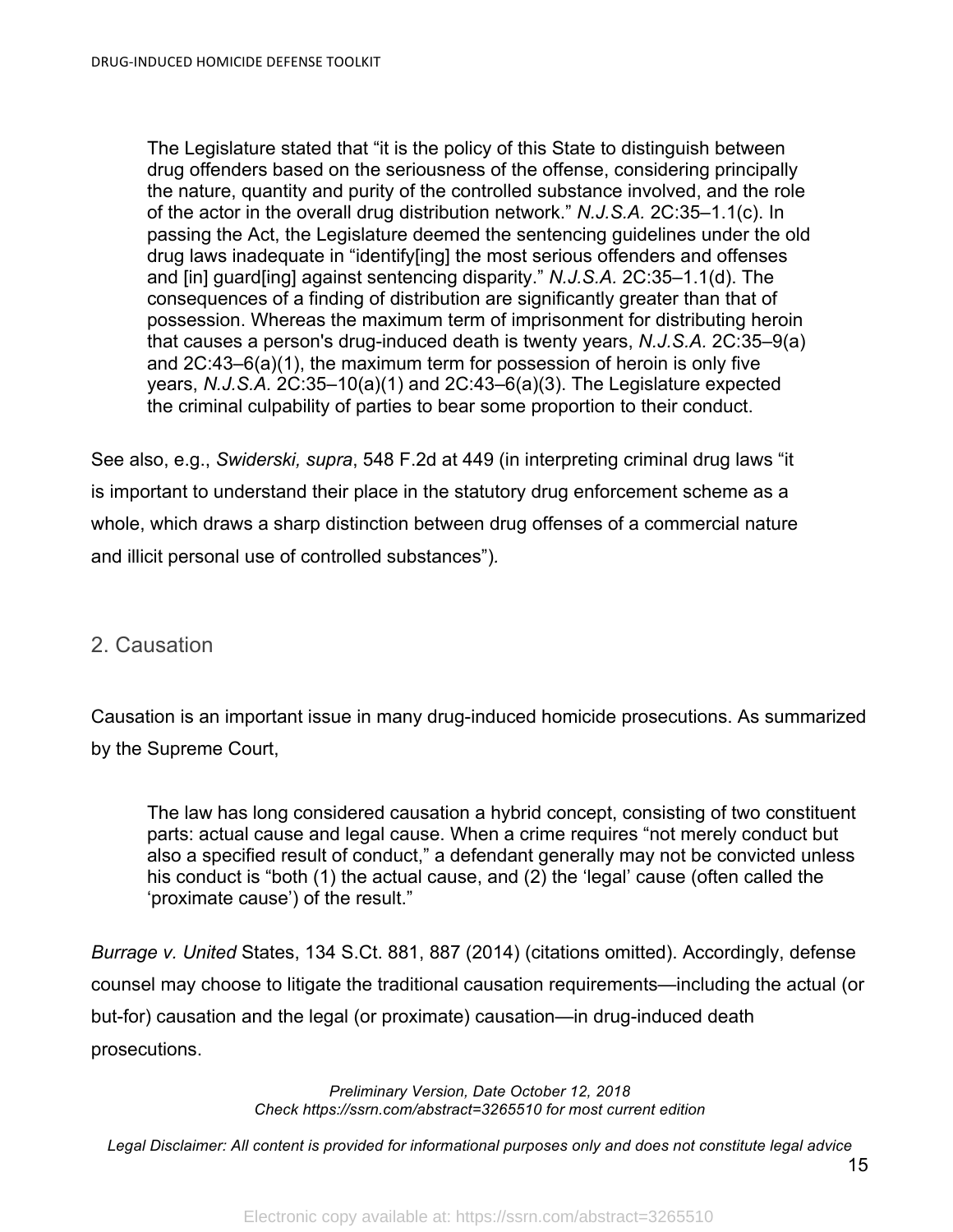This section discusses both requirements as well as the intervening actor doctrine. Specific strategies for raising causation issues at trial—including challenging the methodology of the prosecution's medical expert under *Daubert* or other applicable test, hiring a toxicologist or forensic pathologist to testify regarding the cause of death, and closely scrutinizing the death certificate and medical examiner autopsy report—are discussed in Part III below.

#### a. *But-for causation*

Under traditional causation principles, the first step to determining whether a defendant's acts caused death is the but-for causation requirement. But-for causation "represents '*the minimum* requirement for a finding of causation when a crime is defined in terms of conduct causing a particular result.'" *Burrage v. United* States, 134 S.Ct. 881, 888 (2014) (citation omitted). But-for causation requires the prosecutor to prove that, but for the defendant's acts, the harm would not have occurred when it did. Although but-for causation is easily met in most traditional homicide prosecutions, it is often in dispute in drug-induced death prosecutions.

In *Burrage*, the United States Supreme Court resolved the question of whether but-for causation applies to the federal drug-induced death statute. The law levies heavy mandatory minimum penalties in some controlled-substance prosecutions—including, in some situations, life sentences for individuals previously convicted of drug felonies—"if death or serious bodily injury results from the use of" the substance. 21 U.S.C. §§ 841(b)(1); 960(b)(1) to (3). For a time, courts were split on the question of whether the traditional but-for causation principles applied to this statute or whether, by using the phrase "results from," Congress indicated an intent to apply a broader approach to causation. In *Burrage*, the Supreme Court held that butfor causation is required under the federal statute.

> *Preliminary Version, Date October 12, 2018 Check https://ssrn.com/abstract=3265510 for most current edition*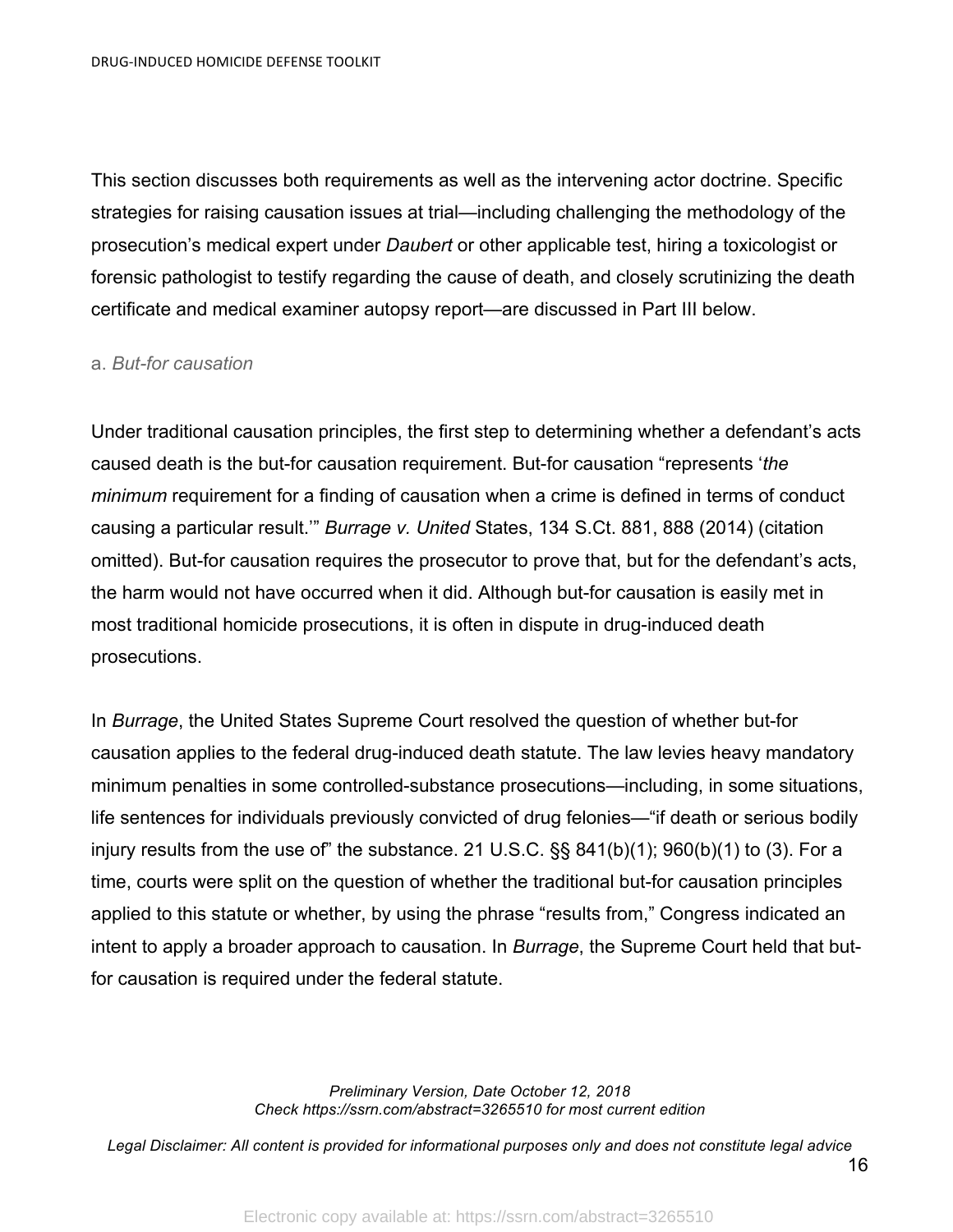*Burrage* involved the death of Joshua Banka, "a long-time drug user." *Burrage*, 134 S. Ct. 881. On the day Banka died, he smoked marijuana and then injected crushed oxycodone pills he had stolen from a roommate. Later, Banka and his wife bought one gram of heroin from Burrage. Burrage injected some of the heroin and was found dead by his wife a few hours later. The police found a number of drugs in Banka's house and car, including alprazolam, clonazepam, oxycodone, and hydrocodone. At Burrage's trial, two medical experts testified that the heroin was a contributing factor in Banka's death. But neither was able to say "whether Banka would have lived had he not taken the heroin." *Burrage*, 134 S. Ct. 881. The trial court declined to give Burrage's requested jury instructions on causation and denied his motion for judgment of acquittal. Burrage was convicted and sentenced to 20 years under § 841(b)(1)(C)'s. The Eighth Circuit affirmed.

The Supreme Court reversed Burrage's conviction and held that the "results from" language in the statute "imposes a requirement of but-for causation." *Burrage*, 134 S. Ct. at 889. In reaching this conclusion, it reasoned that it had previously held similar language requires butfor causation in other contexts. The Court also noted that "Congress could have written § 841(b)(1)(C) to impose a mandatory minimum when the underlying crime 'contributes to' death or serious bodily injury, or adopted a modified causation test tailored to cases involving concurrent causes, as five States have done. It chose instead to use language that imports but-for causality." *Burrage*, 134 S. Ct. at 891. Accordingly, the Court concluded, "at least where use of the drug distributed by the defendant is not an independently sufficient cause of the victim's death or serious bodily injury, a defendant cannot be liable under the penalty enhancement provision of 21 U.S.C. § 841(b)(1)(C) unless such use is a but-for cause of the death or injury." *Burrage*, 134 S. Ct. at 892. But-for causality must be proven beyond a reasonable doubt, which is a heavy burden for the prosecution.

A note of caution: If you are defending in state court, the usefulness of *Burrage* will depend on whether the language of the relevant state drug-induced death statute uses "but-for" or "contributes to" language. Indeed, in *Burrage*, the Supreme Court distinguished the federal

> *Preliminary Version, Date October 12, 2018 Check https://ssrn.com/abstract=3265510 for most current edition*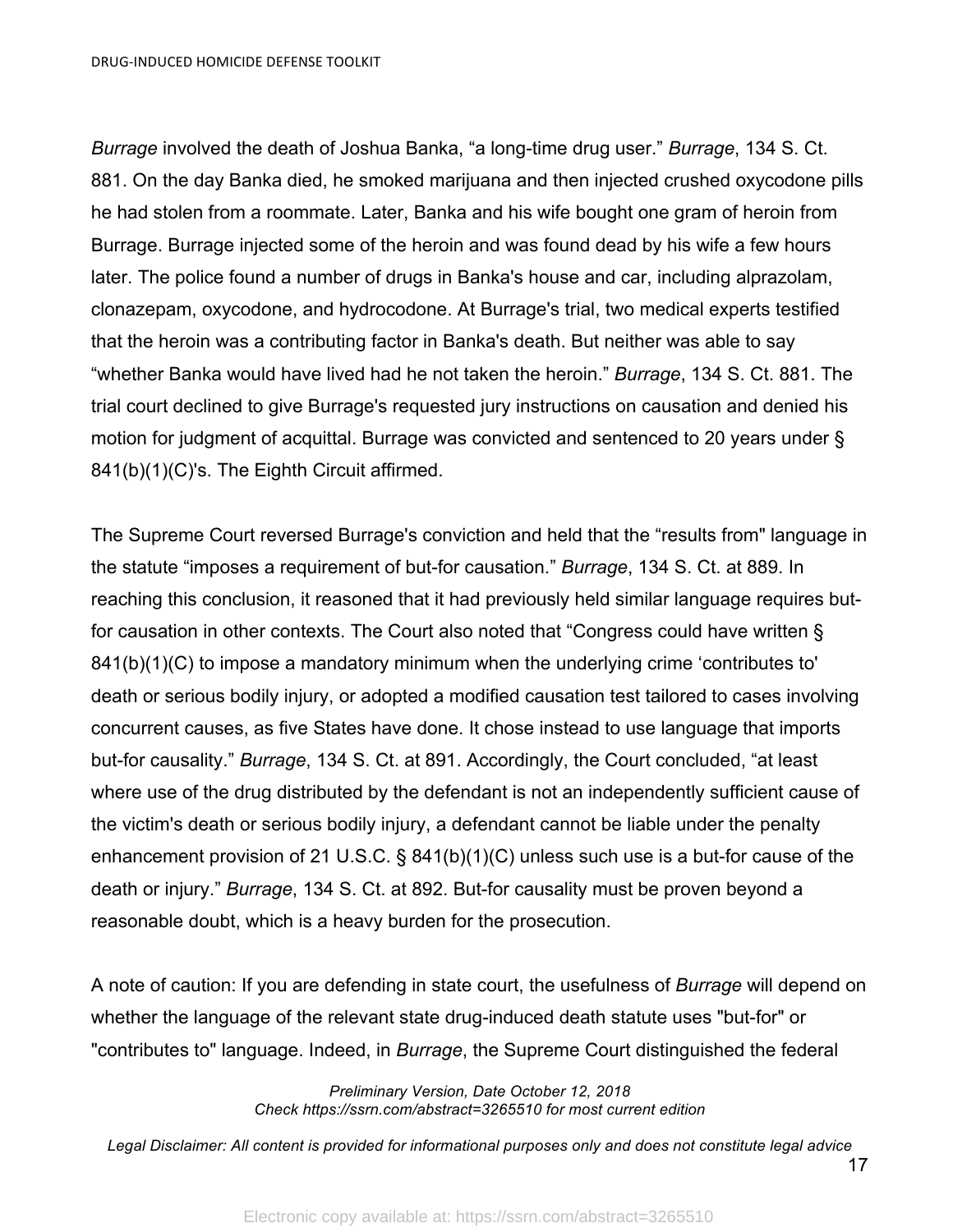statute from five state statutes that use the phrase "'contributes to' death or serious bodily injury or adopted a modified causation test tailored to cases involving concurrent causes, as five States have done." *Burrage*, 134 S.Ct. at 891 (citing Ala.Code § 13A–2–5(a); Ark.Code Ann. § 5–2–205; Me.Rev.Stat. Ann., Tit. 17–A, § 33; N.D. Cent. Code Ann. § 12.1–02–05; Tex. Penal Code Ann. § 6.04); *see also, e.g., People v. XuHui Li*, 67 N.Y.S.3d 1, 6 (N.Y. App.Div. 2017) (declining to apply *Burrage* in a drug-induced death manslaughter prosecution on the grounds that "*Burrage* interpreted specific causation language employed by Congress in the federal Controlled Substances Act, which language is not included in New York's manslaughter statute"). Of course, since this is an issue of statutory interpretation, state courts are free to decline to follow *Burrage* regardless of the statutory language at issue. Nevertheless, *Burrage* makes a compelling argument for applying its rule absent express statutory language that modifies traditional causation principles and is a useful case if but-for causation is being litigated in state court.

### b. *Proximate causation and foreseeability*

In addition to but-for causation, traditional criminal causation principles also require proof of proximate causation. Proximate cause, also called legal cause, is a way of identifying a butfor cause "that we're particularly interested in, often because we want to eliminate it. We want to eliminate arson, but we don't want to eliminate oxygen, so we call arson the cause of a fire set for an improper purpose rather than calling the presence of oxygen in the atmosphere the cause, though it is a but-for cause just as the arsonist's setting the fire is." *United States v. Hatfield*, 591 F.3d 945, 948-49 (2010). Proximate cause requires proof that death was a reasonably foreseeable consequence of the defendant's conduct.

However, some statutes use a strict liability approach. Most circuits have concluded that the federal drug-induced death statute does not require proof of proximate cause. See *United States v. Alvarado*, 816 F.3d 242, 250 (4th Cir. 2016) ("[W]e conclude that the district court

> *Preliminary Version, Date October 12, 2018 Check https://ssrn.com/abstract=3265510 for most current edition*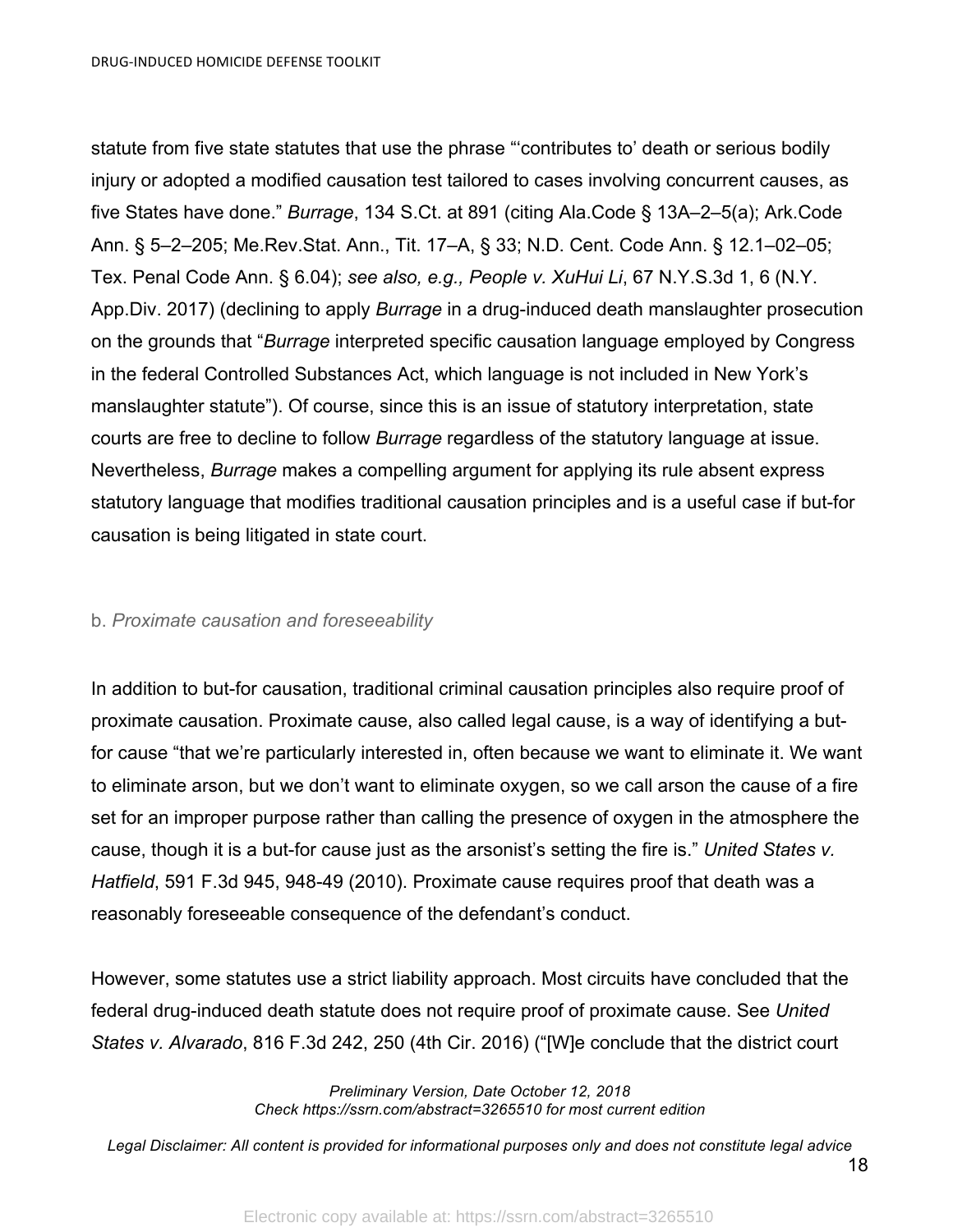fairly stated the controlling law in refusing to instruct the jury that §841(b)(1)(C) contains a foreseeability requirement."); *United States v. Burkholder*, 816 F.3d 607, 621 (10th Cir. 2016) ("We thus hold that  $\S 841(b)(1)(E)$ 's provision that 'death ... results from the use of;' a Schedule III controlled substance provision requires only proof of but-for causation."); *United States v. Webb*, 655 F.3d 1238, 1250 (11th Cir. 2011) (collecting cases and noting that "some focus on foreseeability and others on proximate cause").

Because the United States Supreme Court has not addressed the issue,<sup>20</sup> litigants should continue to request a proximate causation instruction if only to preserve the issue. For a thorough and reasoned argument that the federal statute requires proof of foreseeability, *see Burkholder*, *supra*, 816 F.3d at 621 (Briscoe, J., dissenting) (arguing that the statute should be read to include a proximate cause requirement; "I am not persuaded that Congress clearly intended to impose strict liability on a criminal defendant for any death resulting from his drugtrafficking offense.").

#### c. *Intervening cause limitation*

Under traditional criminal law causation principles, the intervening cause rule provides an important limit on the scope of criminal liability. Under this principle, if an independent act intervenes between the defendant's conduct and the result, it can break the causal chain and defeat proximate cause. A leading treatise on causation explained the idea this way: "[t]he free, deliberate, and informed intervention of a second person, who intends to exploit the situation created by the first, but is not acting in concert with him, is normally held to relieve the first actor of criminal responsibility." H.L.A. Hart and Tony Honoré, Causation and the Law 326 (2d ed. 1985).

*Preliminary Version, Date October 12, 2018 Check https://ssrn.com/abstract=3265510 for most current edition*

 $20$  One of the two questions on which the Supreme Court granted review in Burrage was "[w]hether the defendant may be convicted under the "death results" provision …without separately instructing the jury that it must decide whether the victim's death by drug overdose was a foreseeable result of the defendant's drug-trafficking offense." 134 S. Ct. at 886. However, the court "[found] it necessary to decide only" the question of actual causation. Id. at 887.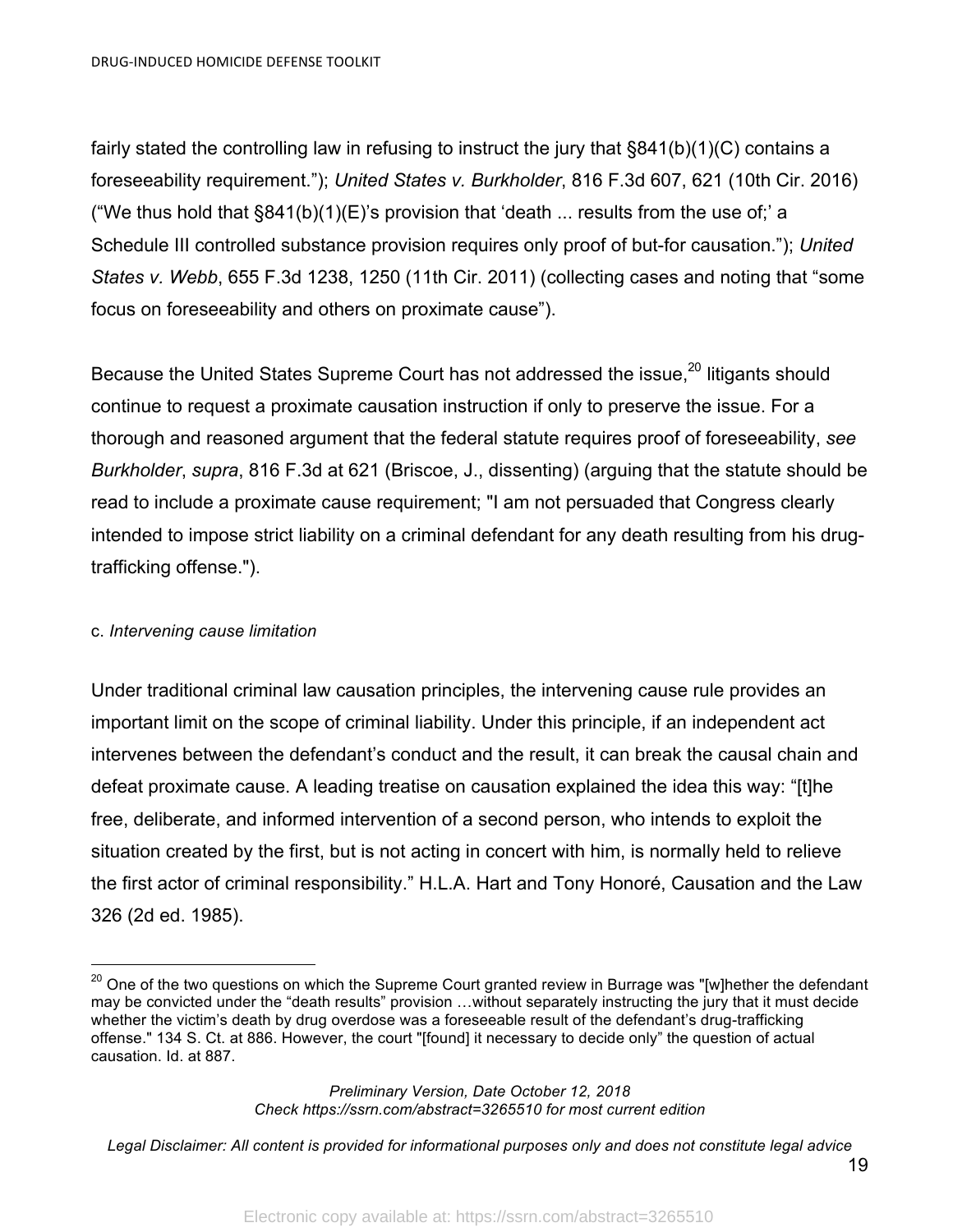Applying this rule to drug-induced death prosecutions would have the potential to significantly limit their reach since one could plausibly describe most drug users themselves as intervening actors. However, courts have generally been skeptical of the idea, with at least one going so far as to state that suicide would not defeat causation under the federal drug-induced death statute. *See Zanuccoli v. United States*, 459 F. Supp. 2d 109, 112 (D. Mass. 2006) ("Suicide through heroin overdose meets the statute's terms, because it is a 'death resulting from the use of' the heroin, irrespective of the victim's state of mind.").

Even so, there is limited jurisprudence on intervening cause in these cases. As with proximate causation, the Supreme Court's decision in *Burrage* did not directly address whether the intervening cause rule should apply to federal drug-induced death cases. *See also United States v. Rodriguez*, 279 F.3d 947, 951 n.5 (11th Cir. 2002) (observing that "[w]hile other circuits have held that the 'death or serious bodily injury' enhancement contained in §841(b)(1) does not require a finding of proximate cause or foreseeability of death, these circuits have not addressed whether there is an intervening cause exception to the enhancement provision" and finding that "[i]n light of our disposition, we too need not decide whether there can be an intervening cause exception to the enhancement provision").

In addition*,* one court expressed concern in dicta about the prospect of permitting liability under this provision where the victim committed suicide:

That could lead to some strange results. Suppose that, unbeknownst to the seller of an illegal drug, his buyer was intending to commit suicide by taking an overdose of drugs, bought from that seller, that were not abnormally strong, and in addition the seller had informed the buyer of the strength of the drugs, so that there was no reasonable likelihood of an accidental overdose."

> *Preliminary Version, Date October 12, 2018 Check https://ssrn.com/abstract=3265510 for most current edition*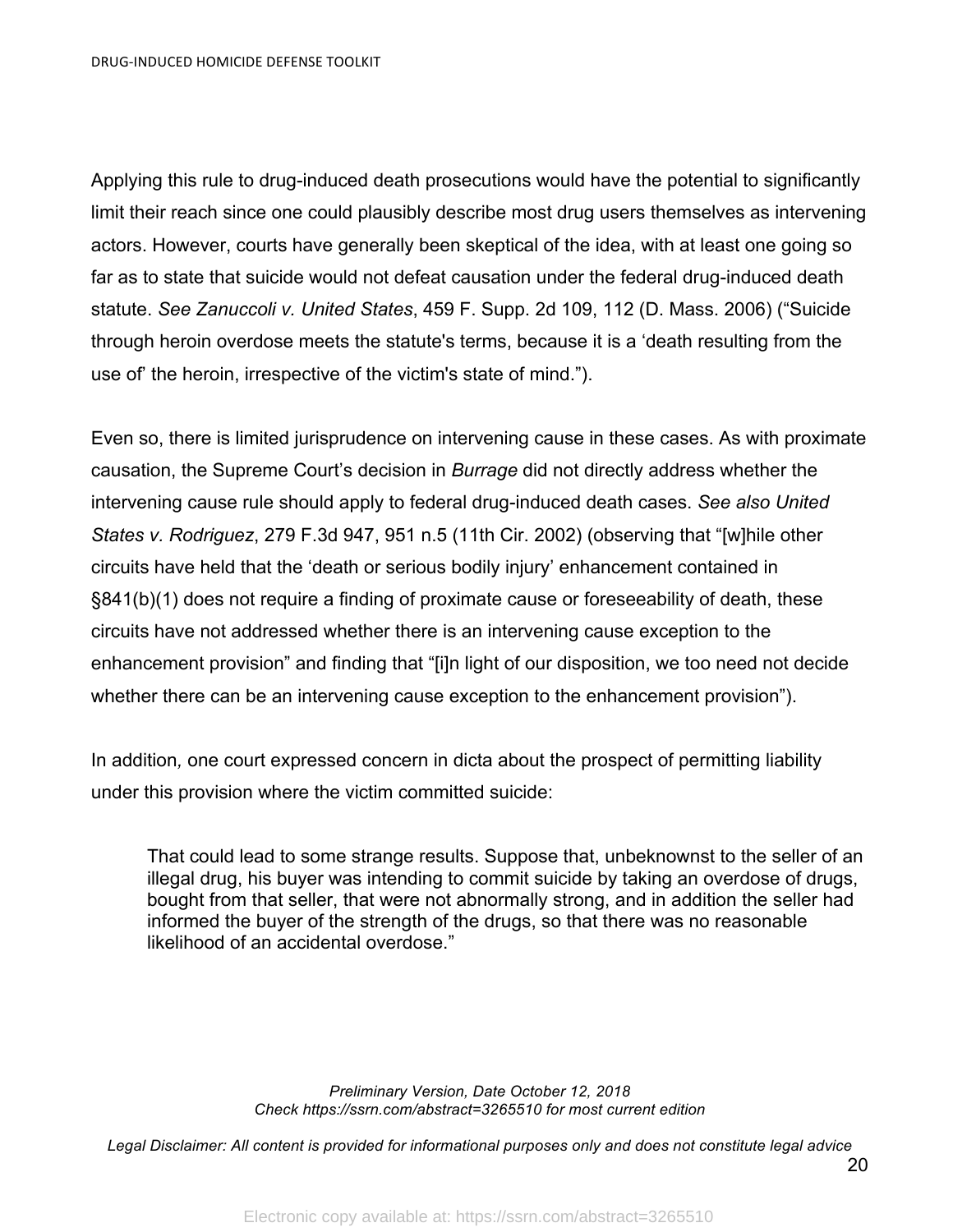*United States v. Hatfield*, 591 F.3d 945, 950 (7th Cir. 2010). Accordingly, as with proximate cause above, defenders should consider requesting an intervening cause instruction if only to preserve the issue.

# III. Challenging the Scientific Evidence<sup>21</sup>

This section provides examples of possible ways defenders can challenge the scientific claims upon which DIH prosecutions are based. Recall that if your jurisdiction uses a but-for test, *Burrage* requires prosecutors charging drug-induced homicide cases to prove beyond a reasonable doubt that the distributed drug was the "but-for" cause of death. 134 S. Ct. 881 (2014). The experts at trial were unable to prove this when the decedent was on a cocktail of other drugs. *Burrage*, 134 S. Ct. at 887-91. Accordingly, the "but-for" test requires the states that use that approach to provide a medical expert to confirm that the decedent would still be alive if he had not taken the specific drug given to him by the accused. This section discusses specific tactics to consider using.

1. Ask the court for expert funds to hire a toxicologist or forensic pathologist/medical examiner

A toxicologist – for the state or the defense – will be hard-pressed to make such an exclusive "but-for" finding if there are other drugs or supplements in the decedent's blood stream. A forensic pathologist/medical examiner may be able to challenge the autopsy finding by looking at the medical history of the decedent to determine whether an alternate cause of death might exist.

*Preliminary Version, Date October 12, 2018 Check https://ssrn.com/abstract=3265510 for most current edition*

 <sup>21</sup> Drafted by Valena Beety; adopted and excerpted from her essay, *Homicide Charges for Opioid Overdoses: The Role of County Coroners and Local Prosecutions*, \_\_\_ GA. ST. U. L. REV. \_\_\_ (2018).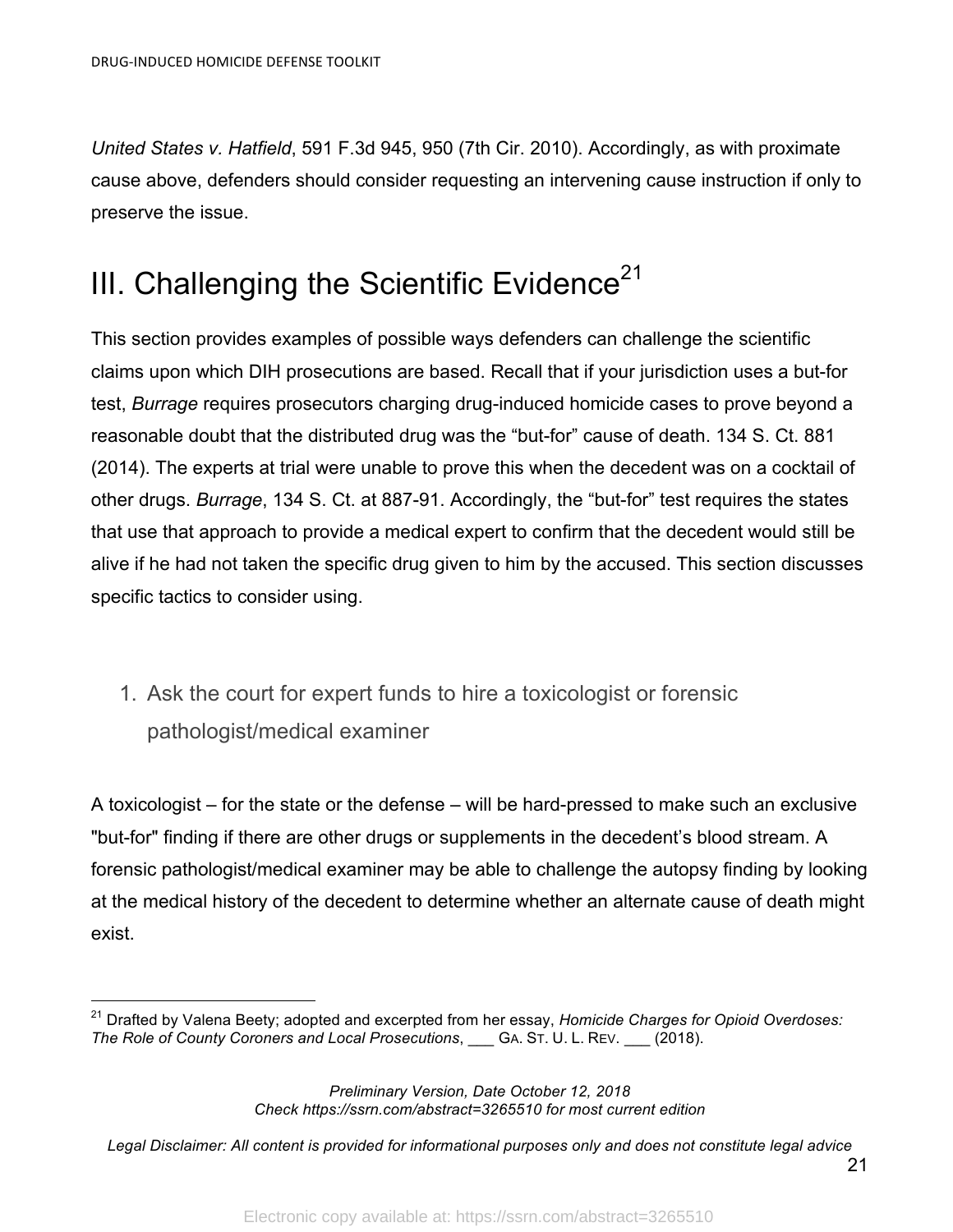## 2. Ask for a *Daubert* or *Frye* hearing to challenge the state expert's "But-For" testimony

Federal Rule of Evidence 702's expert witness admissibility requirement,<sup>22</sup> expounded upon by the *Daubert* decision, requires that experts offer some kind of specialized knowledge, that their testimony be based on sufficient facts or data, and that it be the product of reliable methodology that has been properly applied to the present case. *Daubert* requires trial judges in both civil and criminal proceedings to determine "whether the reasoning or methodology underlying the testimony is scientifically valid . . . ." *Daubert v. Merrell Dow Pharm., Inc*., 509 U.S. 579, 592–93 (1993).

Ask the court for a *Daubert* hearing to challenge the state expert's finding that the distributed drug is the but-for cause of the decedent's death. Query about underlying health conditions, herbal supplements, the toxicology report, the autopsy report if one was performed, and even the death certificate (which may say homicide as the manner of death and overdose as the cause of death before any toxicology analysis was even performed). Finally, as discussed below, consider challenging the state expert's expertise and/or impartiality. If a coroner determined the cause and/or manner of death, that means a lay person—likely with no scientific background—determined the death was an overdose and a homicide.

Some jurisdictions have *Frye*<sup>23</sup> hearings instead of Daubert hearings. In these hearings, the "general acceptance" test looks to the scientific community to determine whether the evidence in question has a valid, scientific basis. Despite the different frameworks, the outcome of the

*Preliminary Version, Date October 12, 2018 Check https://ssrn.com/abstract=3265510 for most current edition*

<sup>&</sup>lt;sup>22</sup> "A witness who is qualified as an expert by knowledge, skill, experience, training, or education may testify in the form of an opinion or otherwise if: (a) the expert's scientific, technical, or other specialized knowledge will help the trier of fact to understand the evidence or to determine a fact in issue; (b) the testimony is based on sufficient facts or data; (c) the testimony is the product of reliable principles and methods; and (d) the expert has reliably applied the principles and methods to the facts of the case."

<sup>23</sup> *Frye v. United States*, 54 App. D.C. 46, 293 F. 1013 (1923).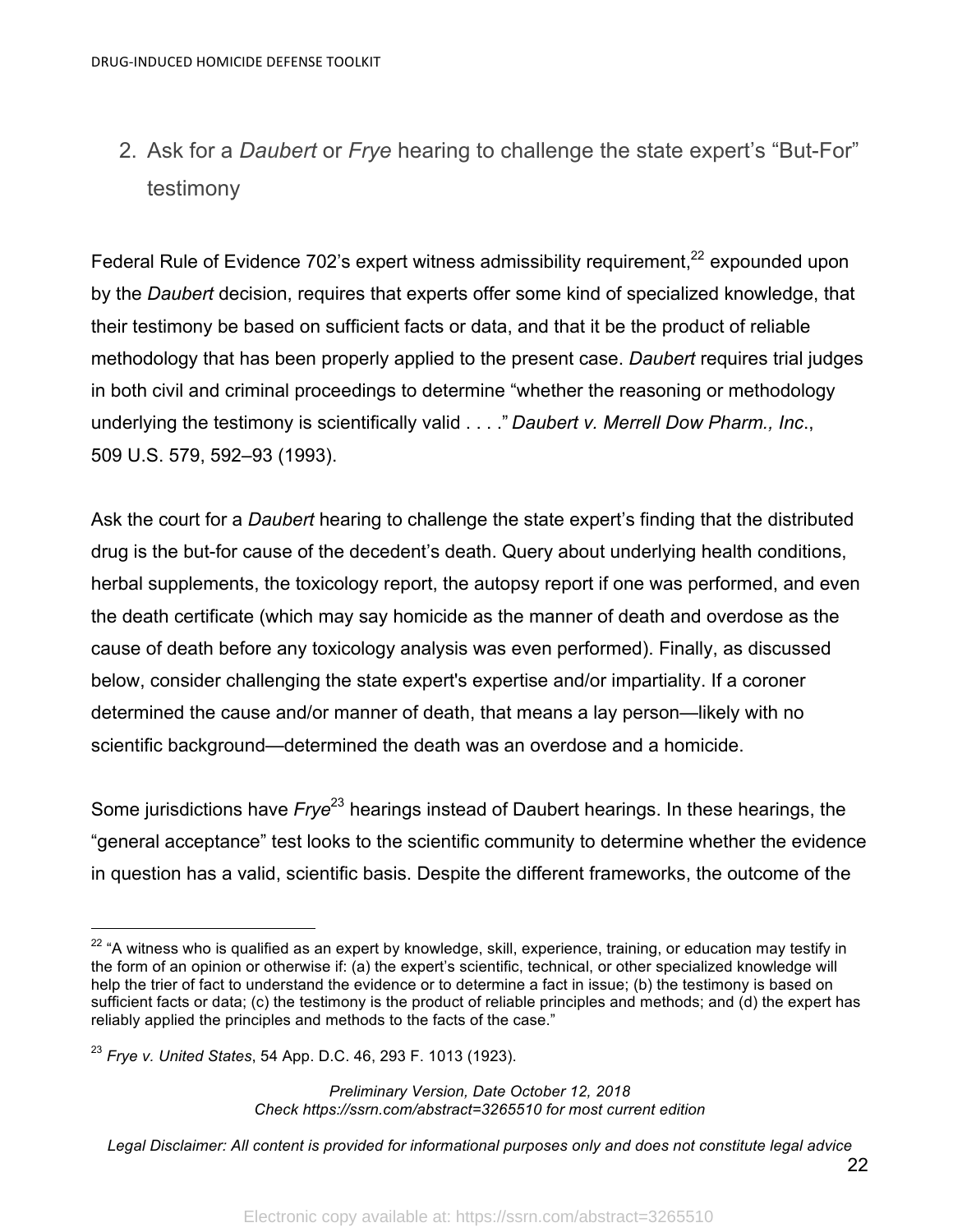hearings is unlikely to vary substantially. The bottom line is that it is important to adequately scrutinize the scientific evidence presented.

## 3. Consider the state official's expertise

Does your jurisdiction have a coroner or a medical examiner (ME)? In a coroner system or a mixed Medical Examiner/Coroner system, the coroner may have decided the manner of death (homicide, suicide, accident, natural, or undetermined), and may also have determined the cause of death: overdose. Coroners and MEs are very different positions.

A medical examiner is a physician who is appointed to determine cause and manner of death; the ME also determines whether an autopsy should be conducted. A medical examiner is often a forensic pathologist who has received training in anatomical or clinical pathology and received formal training in forensic pathology in a fellowship program. Forensic pathology is a "subspecialty of medicine devoted to the investigation and physical examination of persons who die a sudden, unexpected, suspicious, or violent death."<sup>24</sup>

By contrast, a coroner is a typically a county elected official, tasked with investigating deaths and with determining what the manner of death was, whether an autopsy is necessary, and in some jurisdictions, identifying the cause of death. However, given this range of medicoscientific responsibilities, coroners are not required to have any medical background. They must only meet minimum statutory requirements such as residency and minimum age.<sup>25</sup> In

*Preliminary Version, Date October 12, 2018 Check https://ssrn.com/abstract=3265510 for most current edition*

 <sup>24</sup> Committee on Identifying the Needs of the Forensic Sciences Community, *Strengthening Forensic Science: A Path Forward,* National Research Council (2009), p. 256.

<sup>25</sup> *Strengthening Forensic Science* at 247. ("Typical qualifications for election as a coroner include being a registered voter, attaining a minimum age requirement ranging from 18 to 25 years, being free of felony convictions, and completing a training program, which can be of varying length. The selection pool is local and small...").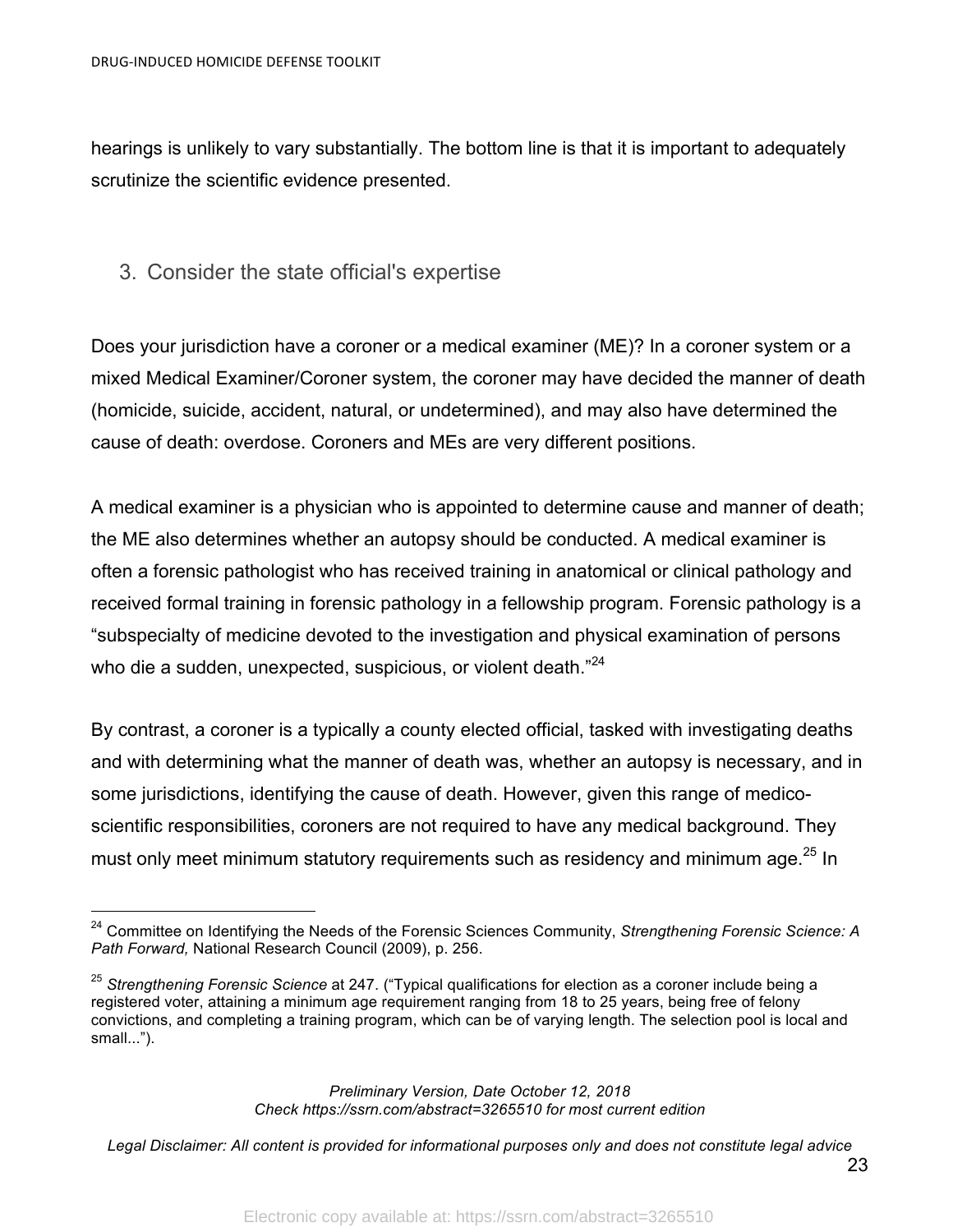extreme examples, in Indiana two seventeen-year-old high school seniors were appointed deputy coroner.<sup>26</sup> Accordingly it should come as no surprise that the continuation of the coroner system has been repeatedly and increasingly questioned.

Indeed, the push for the elimination of the coroner system and replacement by scientifically trained individuals began in the 1920s. $^{27}$  Yet the coroner system remains today in some states. This is concerning because, depending on the jurisdiction, either laypeople or medical experts are given the same task—determining how a person died—and the determinations of both are typically perceived as carrying the same scientific rigor even when that perception is entirely inappropriate.<sup>28</sup> And that determination is vital to the existence of any criminal investigation or prosecution that follows.

*Preliminary Version, Date October 12, 2018 Check https://ssrn.com/abstract=3265510 for most current edition*

 <sup>26</sup> *Strengthening Forensic Science* at 247. ("Jurisdictions vary in terms of the required qualifications, skills, and activities for death investigators…. Recently a 17-year old high school senior successfully completed the Coroner's examination and was appointed a Deputy Coroner in an Indiana jurisdiction."). That deputy coroner was appointed by her father, the county coroner. "Amanda Barnett, Indiana's youngest death investigator," May 18, 2007, https://www.wthr.com/article/amanda-barnett-indianas-youngest-death-investigator. Another teen was appointed more recently. The only academic training required was a 40-hour course. "High school senior works as Clark County's youngest deputy coroner," February 17, 2018, http://www.wave3.com/story/37527919/highschool-senior-works-as-clark-countys-youngest-deputy-coroner/

<sup>27</sup> *See, for example,* Clarissa Bryan, *Beyond Bedsores: Investigating Suspicious Deaths, Self-Inflicted Injuries, and Science in A Coroner System*, NAELA J., Fall 2011, at 199, 216 ("If leading scientists in 1928 deemed the coroner system "anachronistic," it is difficult to justify its continued operation today. The apparent shortfall of the system to engage medical science in the performance of death investigations is simply unacceptable."). *See also*  Alex Breitler, *'Too much power': Rethinking sheriff-coroner role*, Recordnet.com (December 9, 2017) available at http://www.recordnet.com/news/20171209/too-much-power-rethinking-sheriff-coroner-role ("As early as 1928, even before the advent of modern forensic science, experts began recommending that the office of coroner be abolished in favor of scientifically trained staff. Almost 90 years later, this advice appears to have been ignored in some areas, where coroners may be eligible for election simply by being registered voters with clean criminal records.").

<sup>28</sup> Clarissa Bryan, *Beyond Bedsores: Investigating Suspicious Deaths, Self-Inflicted Injuries, and Science in A Coroner System*, NAELA J., Fall 2011, at 199, 210 ("Lay coroners rely heavily on the external condition of the deceased and any available medical records when determining cause and manner of death. At best, this approach is divorced from the scientific method [which requires a standardization of methods of investigation and the use of reliable modes of testing and inquiry] and relies too heavily on instinct, practical experience, or the completeness of medical records. At worst, it is completely ad hoc and involves a large potential for bias if the county coroner knows the deceased or their family.").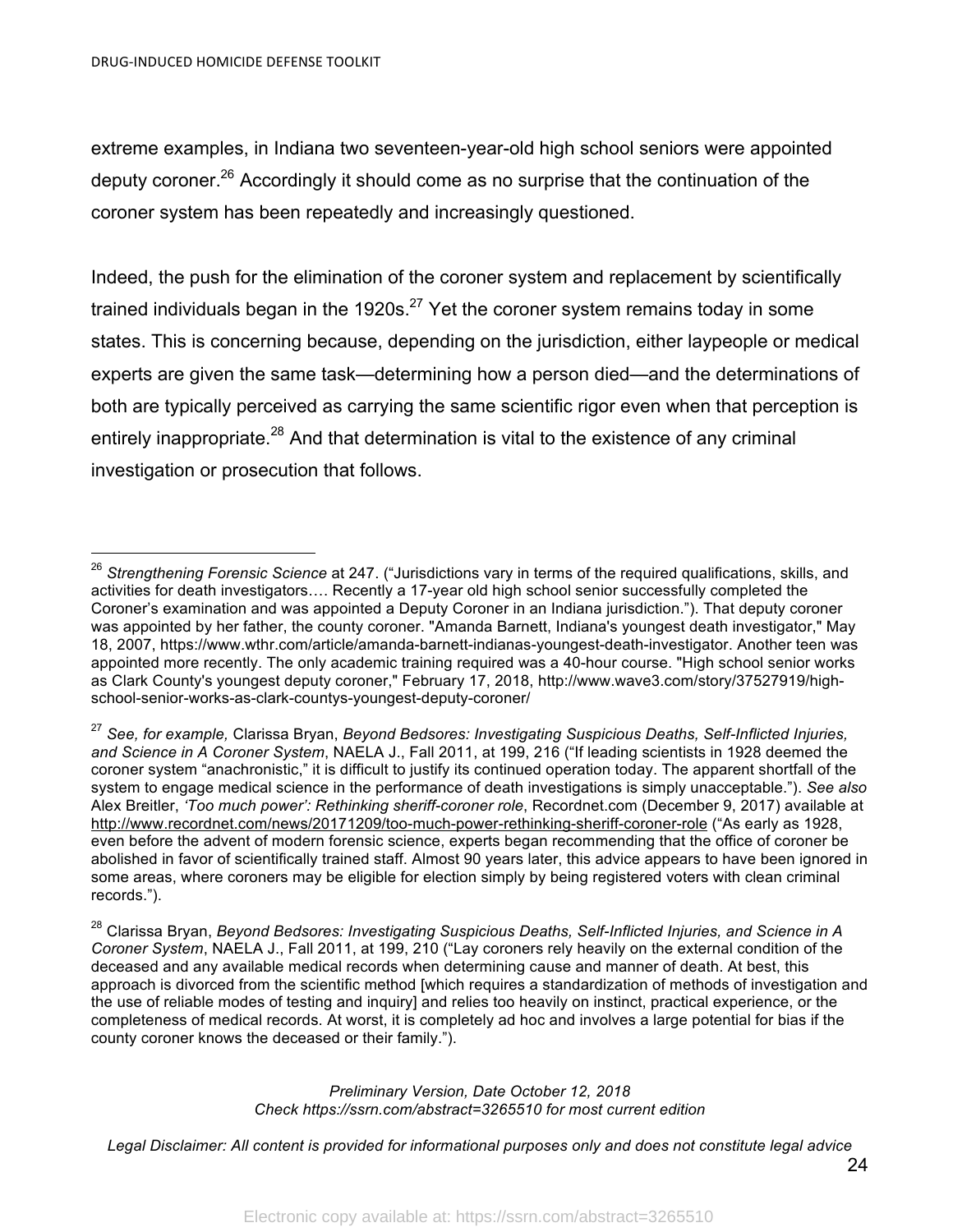- 4. Query the scientific basis of death certificates and medical examiner autopsy reports
- a. Query Determination of Cause of Death as Overdose

Coroners and even MEs are increasingly playing fast and loose with determinations of overdose as the cause of death without even having conducted a toxicology analysis. Was one performed in your case?

Importantly, coroners in some jurisdictions determine the cause of death as well as the manner of death. In Pennsylvania, where county coroners determine both the manner and cause of death, "determining causation related to overdoses is subjective and can vary widely depending on the investigative efforts/abilities of the coroner and the evidence available for review, which results in inherent difficulties in making causation decisions."<sup>29</sup> Some deaths in Pennsylvania have been reported as overdoses with no toxicology reports.<sup>30</sup> Indeed, coroners and medical examiners increasingly find cause of death – overdose – without eliminating other causes.<sup>31</sup>

b. Query the Determination of Manner of Death as Accident or Homicide for Evidence of Bias

<sup>30</sup> *Id.* at 28.

*Preliminary Version, Date October 12, 2018 Check https://ssrn.com/abstract=3265510 for most current edition*

 <sup>29</sup> Drug Enforcement Administration Intelligence Report, *Analysis of Drug-Related Overdose Deaths in Pennsylvania, 2015,* 28 (July 2016). At the time, Pennsylvania ranked eighth in the country for drug overdose deaths, according to the Centers for Disease Control and Prevention.

<sup>31</sup> *But see* The Watchdogs, *Kratom, health supplement targeted by FDA, linked to 9 deaths in Cook County*, Chicago Sun Times (March 5, 2018) available at: https://chicago.suntimes.com/news/kratom-health-supplementtargeted-by-fda-linked-to-8-deaths-in-cook-county/ ("According to Cook County medical examiner's records, there have been nine cases since 2016 in which mitragynine was listed as a cause of death — in each instance along with at least one drug, often opioids such as heroin or fentanyl."); See also https://www.propublica.org/article/measuring-the-toll-of-the-opioid-epidemic-is-tougher-than-it-seems.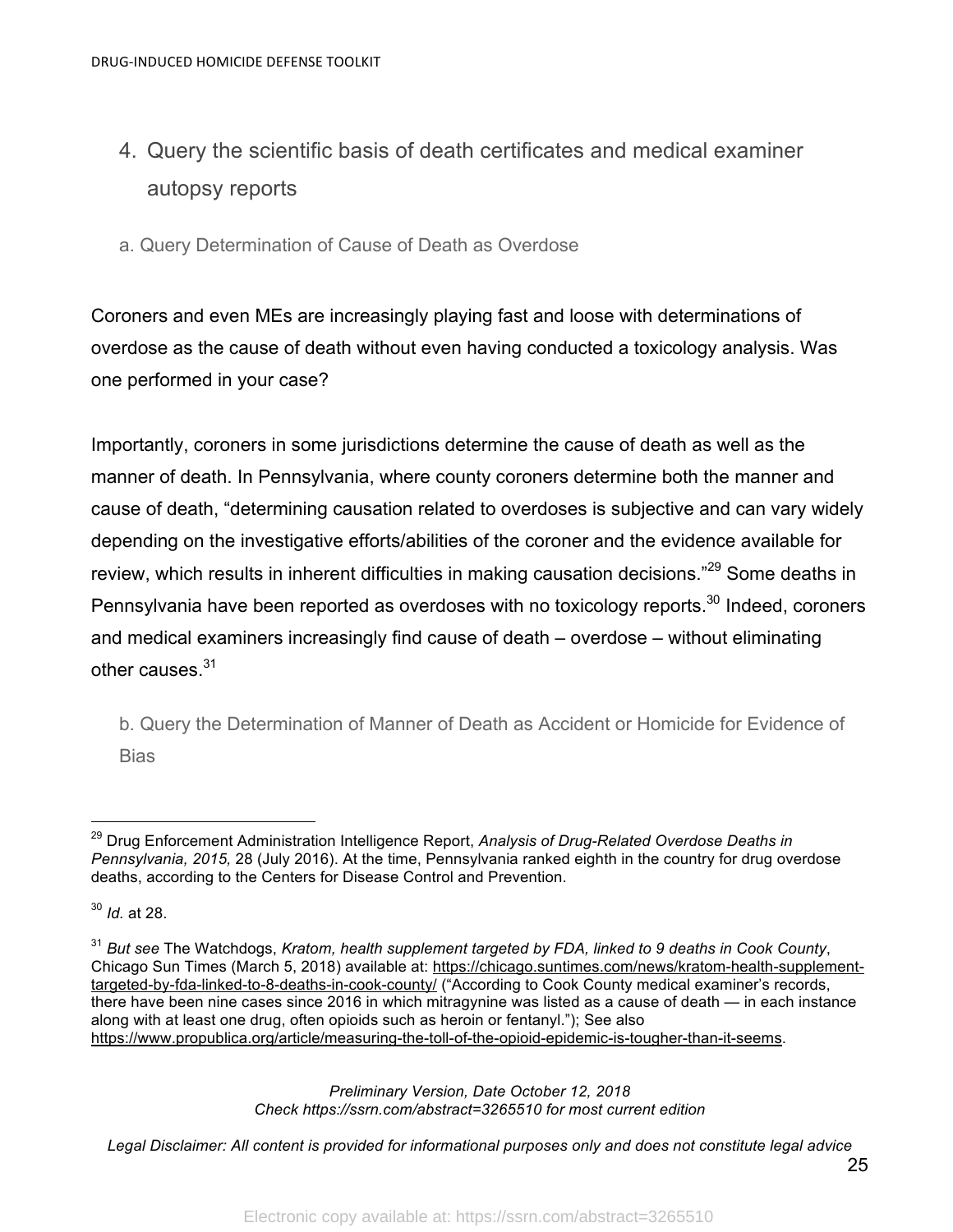Medical examiners and some coroners can legally determine the manner of death for an overdose to be an accident *or* a homicide. Under the National Association of Medical Examiners (NAME) standards, an overdose can be determined as an accident or a homicide. If the death certificate names the death a homicide, query and raise the existence of bias on the part of the medical examiner or coroner (ME/C) as biased, even to the extent of being a de facto "member of the prosecution team." Without a clear toxicology report to comply with *Burrage*, a death certificate of homicide – rather than accident – is valuable support for a drug-induced homicide prosecution.

Importantly, it is NAME's position that "medical examiner and coroner independence is an absolute necessity for professional death investigation."<sup>32</sup> But there are many strong influences on ME/Cs.

One is politics. Recall that coroners are elected officials. "Coroners are independent of law enforcement and other agencies, but as elected officials they must be responsive to the public, and this may lead to difficulty in making unpopular determinations of the cause and manner of death."<sup>33</sup> Politics may shape or even predetermine the finding.

Another is personal experience and social network effects. Take, for example, the approach of Lycoming County Coroner Charles Kiessling Jr., president of the Pennsylvania State Coroners Association. After typically determining overdose deaths as accidents, when a friend's son died of an overdose, he changed his policy to identify all heroin overdose deaths as homicides to send a message. "If you chose to sell heroin, you're killing people and you're

*Preliminary Version, Date October 12, 2018 Check https://ssrn.com/abstract=3265510 for most current edition*

 <sup>32</sup> *NAME Position Paper 2013 at 94.*

<sup>33</sup> *Strengthening Forensic Science* at 247.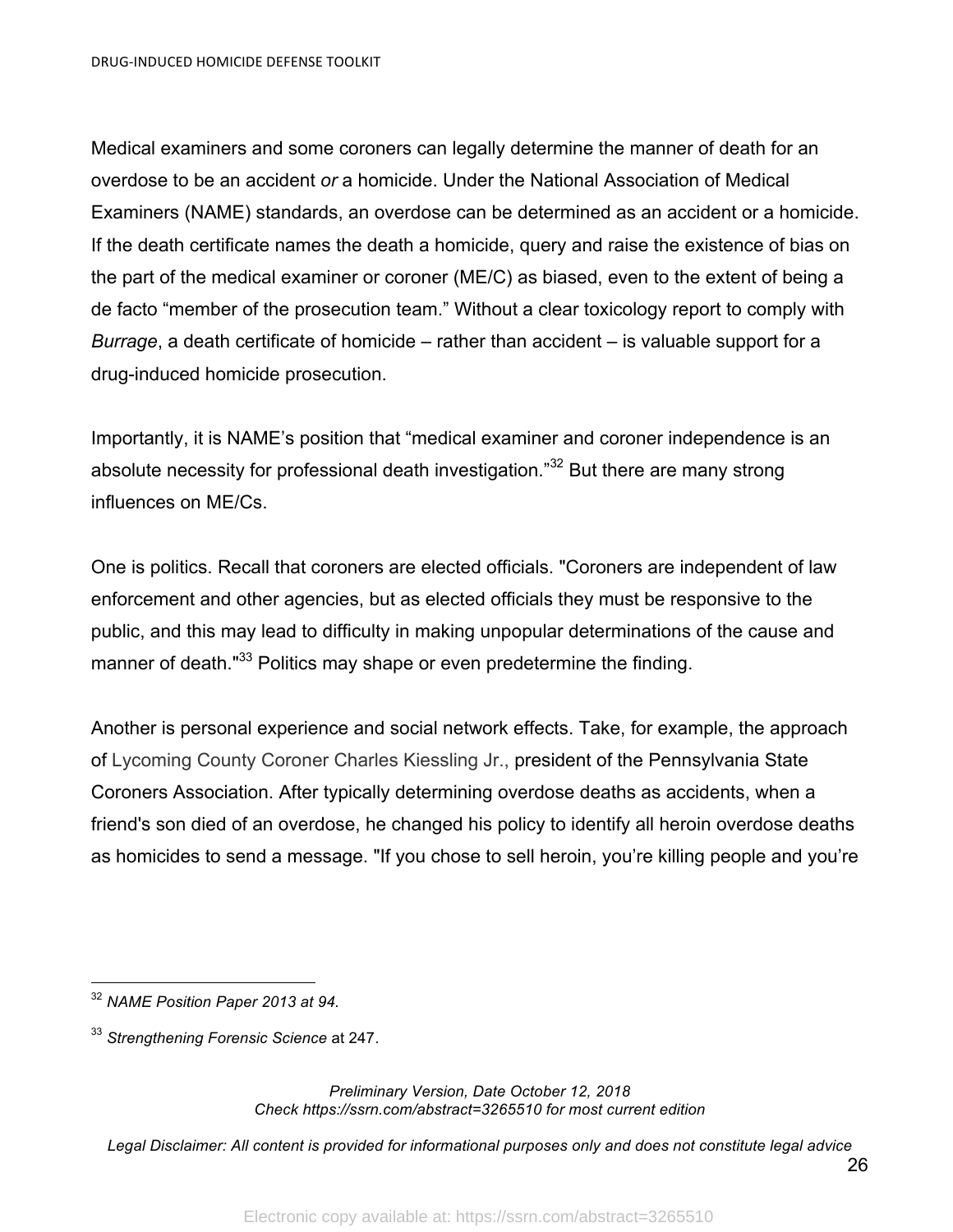murdering people. You're just as dead from a shot of heroin as if someone puts a bullet in you.... Calling these accidents is sweeping it under the rug." $^{34}$ 

A powerful influence on ME/Cs comes from prosecutor and law enforcement. Even though NAME deems medicolegal death investigations to be public health rather than criminal justice functions,<sup>35</sup> there are few restrictions on prosecutors or law enforcement involvement presence in death investigations.<sup>36</sup> In rural counties, the coroner may be likely to see himself on the team of the police and prosecutors, sharing their goals—a form of cognitive bias known as "role effects." Indeed, some of the investigative staff for the coroner may be former police officers,<sup>37</sup> or in the extreme case case of Nevada, Montana, and California, the coroner may

<sup>36</sup> *See, for example, An Overdose Death Is Not Murder: Why Drug-Induced Homicide Laws Are Counterproductive and Inhumane*, Drug Policy Alliance, p. 25 (Nov. 2017), *available at:* 

*https://www.drugpolicy.org/sites/default/files/dpa\_drug\_induced\_homicide\_report\_0.pdf* (Describing the U.S. Attorneys Heroin and Opioid Task Force in the Northern District of Ohio: "The Task Force developed specific protocols to treat fatal heroin overdoses as crime scenes, with investigators and prosecutors going to every scene to gather evidence."). *See also* Mark A. Broughton, *Homicide Defense Strategies: Leading Lawyers on Understanding Homicide Cases and Developing Effective Defense Techniques*, 2014 WL 1573043, at \*12 ("It is also not surprising to find that the coroner was present at the autopsy. The coroner may be employed by the local sheriff and may not be an independent officer or a separately elected official; he or she may be paying the pathologist to perform the autopsy and all the other autopsies in the county. Also present at the autopsy may be the investigating officers and all sorts of other law enforcement agents. Prior to conducting the autopsy these investigating officers will have 'briefed' the pathologist about to perform the autopsy about their investigation and what they believed to have occurred. In this regularly occurring scenario, you can be certain what the resultant findings will be: homicide.").

37 Paul MacMahon, *The Inquest and the Virtues of Soft Adjudication*, 33 YALE L. & POL'Y REV. 275, 304 (2015).

*Preliminary Version, Date October 12, 2018 Check https://ssrn.com/abstract=3265510 for most current edition*

<sup>&</sup>lt;sup>34</sup> Lvcoming County coroner starts ruling heroin overdose deaths as homicides, THE ASSOCIATED PRESS (March 25, 2016) *Available at* https://www.delcotimes.com/news/lycoming-county-coroner-starts-ruling-heroin-overdosedeaths-as-homicides/article\_02fa165c-65bb-5a3d-b315-40e1770f5103.html*; Heroin overdoses aren't accidents in this county. They're now homicides,* Washington Post (March 30, 2016), available at https://www.washingtonpost.com/news/true-crime/wp/2016/03/30/heroin-overdoses-arent-accidents-in-thiscounty-theyre-now-homicides/?utm\_term=.63df566e1f4c.

<sup>&</sup>lt;sup>35</sup> Judy Melinek, Lindsey C. Thomas, William R. Oliver, Gregory A. Schmunk, Victor W. Weedn, and the National Association of Medical Examiners Ad Hoc Committee on Medical Examiner Independence. *National Association of Medical Examiners Position Paper: Medical Examiner, Coroner, and Forensic Pathologist Independence.*  Acad. Forensic Pathol. 3(1): 97 (2013) ("Unlike with crime laboratory examinations, which are usually generated to determine guilt or innocence, the medicolegal death investigation is primarily a public health effort.").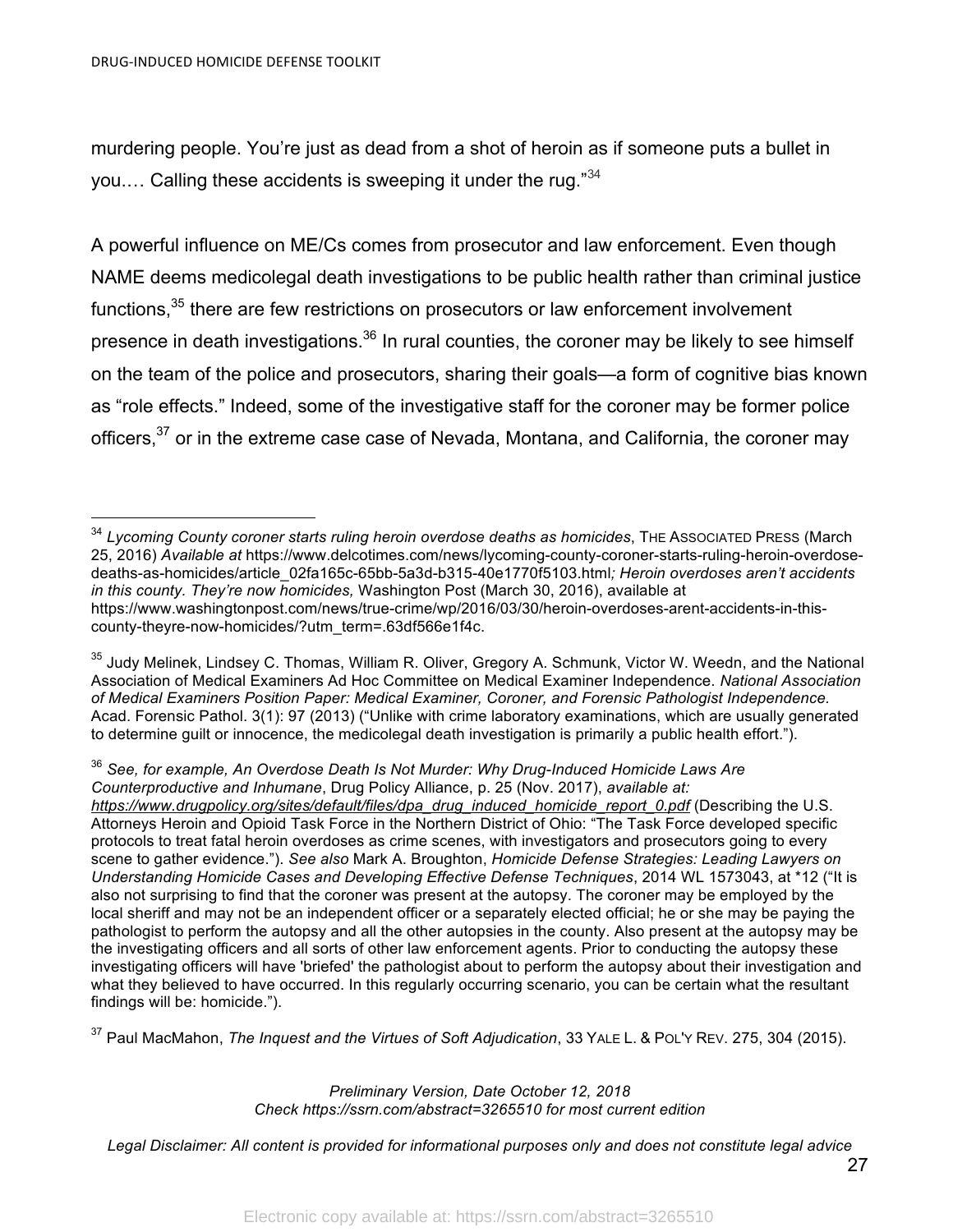also be the sheriff.<sup>38</sup> As the Minnesota Supreme Court said when reversing a conviction where the prosecutor interfered with the defense expert forensic pathologist, "some police and prosecutors tend to view government-employed forensic scientists . . . as members of the prosecution's 'team'."<sup>39</sup>

A survey of NAME members found that 70 percent of respondents had been subjected to outside pressures to influence their findings, and when they resisted these pressures many of the medical examiners suffered negative consequences.<sup>40</sup> 22 percent of responding pathologists had "experienced political pressure to change death certificates from elected and/or appointed political officials."<sup>41</sup> The NAME Standards state that death investigators "must investigate cooperatively with, but independent from, law enforcement and prosecutors. The parallel investigation promotes neutral and objective medical assessment of the cause and manner of death."<sup>42</sup> Furthermore, "[t]o promote competent and objective death investigations: A1.1 Medico-legal death investigation officers *should operate without any undue influence from law enforcement agencies and prosecutors*." 43

It is important to keep in mind that ME/Cs, "aware of the desired result of their analyses, might be influenced—even unwittingly—to interpret ambiguous data or fabricate results to support

<sup>41</sup> *Ibid.*

<sup>43</sup> *Ibid*.

#### *Preliminary Version, Date October 12, 2018 Check https://ssrn.com/abstract=3265510 for most current edition*

<sup>&</sup>lt;sup>38</sup> See, for example, California Senate Bill No. 1189, Chapter 787, Legislative Counsel's Digest (2016) available at: http://leginfo.legislature.ca.gov/faces/billTextClient.xhtml?bill\_id=201520160SB1189

<sup>(&</sup>quot;Existing law authorizes the board of supervisors of a county to consolidate the duties of certain county offices in one or more of specified combinations, including, but not limited to, sheriff and coroner, district attorney and coroner, and public administrator and coroner.").

<sup>39</sup> *Minnesota v. Beecroft*, A09-0390, A10-1604 (Minn. 2012).

<sup>40</sup> *NAME Position Paper 2013 at 94.*

<sup>42</sup> Forensic Autopsy Performance Standards, National Association of Medical Examiners; cited in *NAME Position Paper 2013* at 94.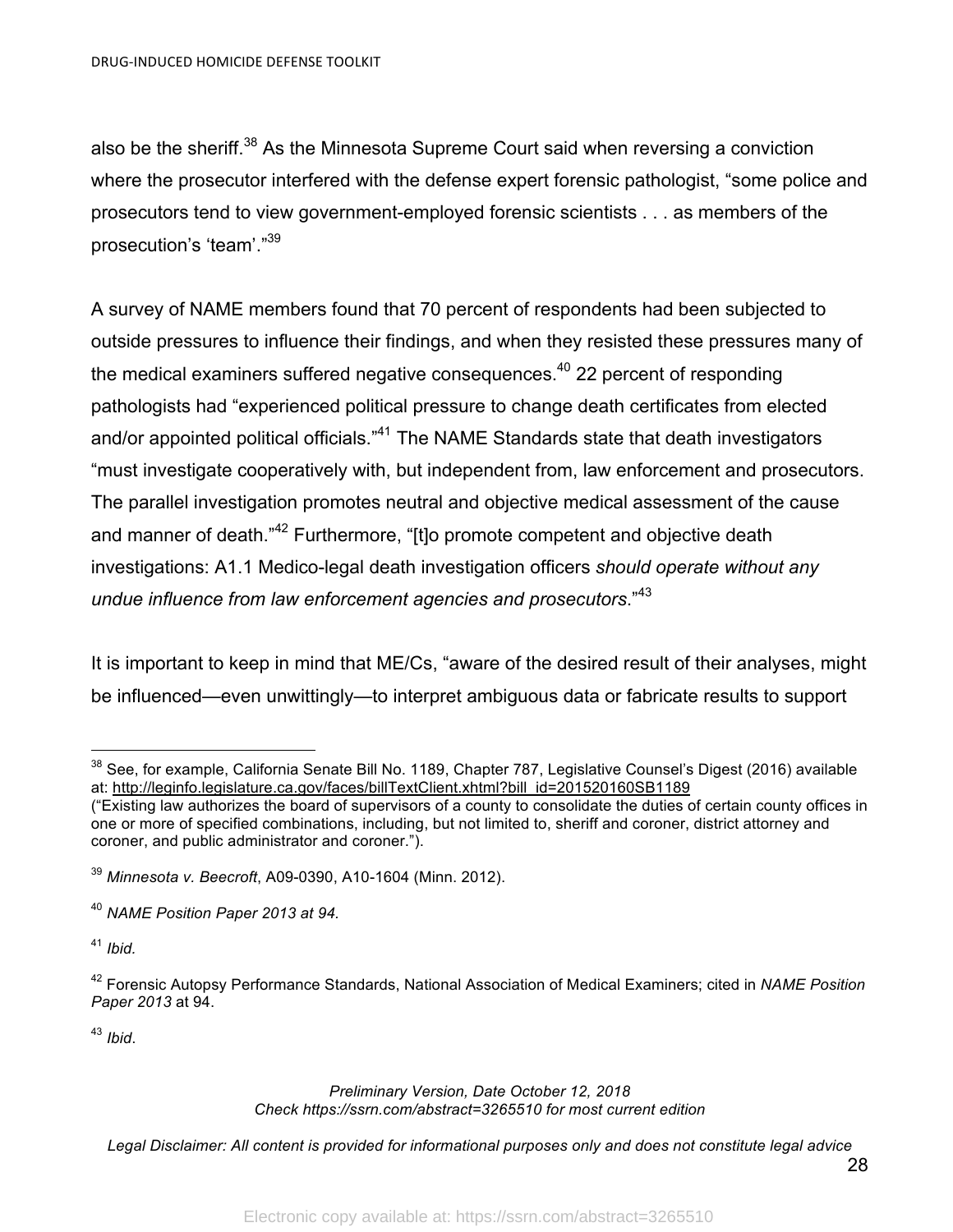the police theory."<sup>44</sup> "Tunnel vision has been shown to have an effect in the initial stages of criminal investigations and this is a significant issue because all subsequent stages of the investigation will potentially be impacted by the information generated at this initial stage."<sup>45</sup>

## 5. A Final Thought

As observers and scholars have noted, scientific evidence has a different weight and status because it is often seen as impartial and impervious to bias.<sup>46</sup> When a death certificate says homicide, that finding is assumed to be the result of an independent determination, separate and apart from the role of the police and prosecutor in the criminal investigation. Similarly, when an autopsy report determines the manner of death as overdose, the report is viewed as scientific evidence of a higher status than most of the non-scientific evidence that will be presented against the defendant at trial.<sup>47</sup> These notions of absolute impartiality, as hopefully clarified above, are quite false.

<sup>47</sup> *See id.*

*Preliminary Version, Date October 12, 2018 Check https://ssrn.com/abstract=3265510 for most current edition*

 <sup>44</sup> Paul MacMahon, *The Inquest and the Virtues of Soft Adjudication*, 33 YALE L. & POL'Y REV. 275, 306 (2015) ("Often, however, even those coroners who are elected directly are likely to be deeply embedded in law enforcement--too deeply embedded to provide independent oversight.").

<sup>45</sup> Sherry Nakhaeizadeh, Itiel E. Dror, Ruth M. Morgan, *The Emergence of Cognitive Bias in Forensic Science and Criminal Investigations,* 4 BRIT. J. AM. LEGAL STUD. 527, 534–42 (2015).

<sup>46</sup> Sherry Nakhaeizadeh, Itiel E. Dror, Ruth M. Morgan, *The Emergence of Cognitive Bias in Forensic Science and Criminal Investigations*, 4 BRIT. J. AM. LEGAL STUD. 527, 534–42 (2015).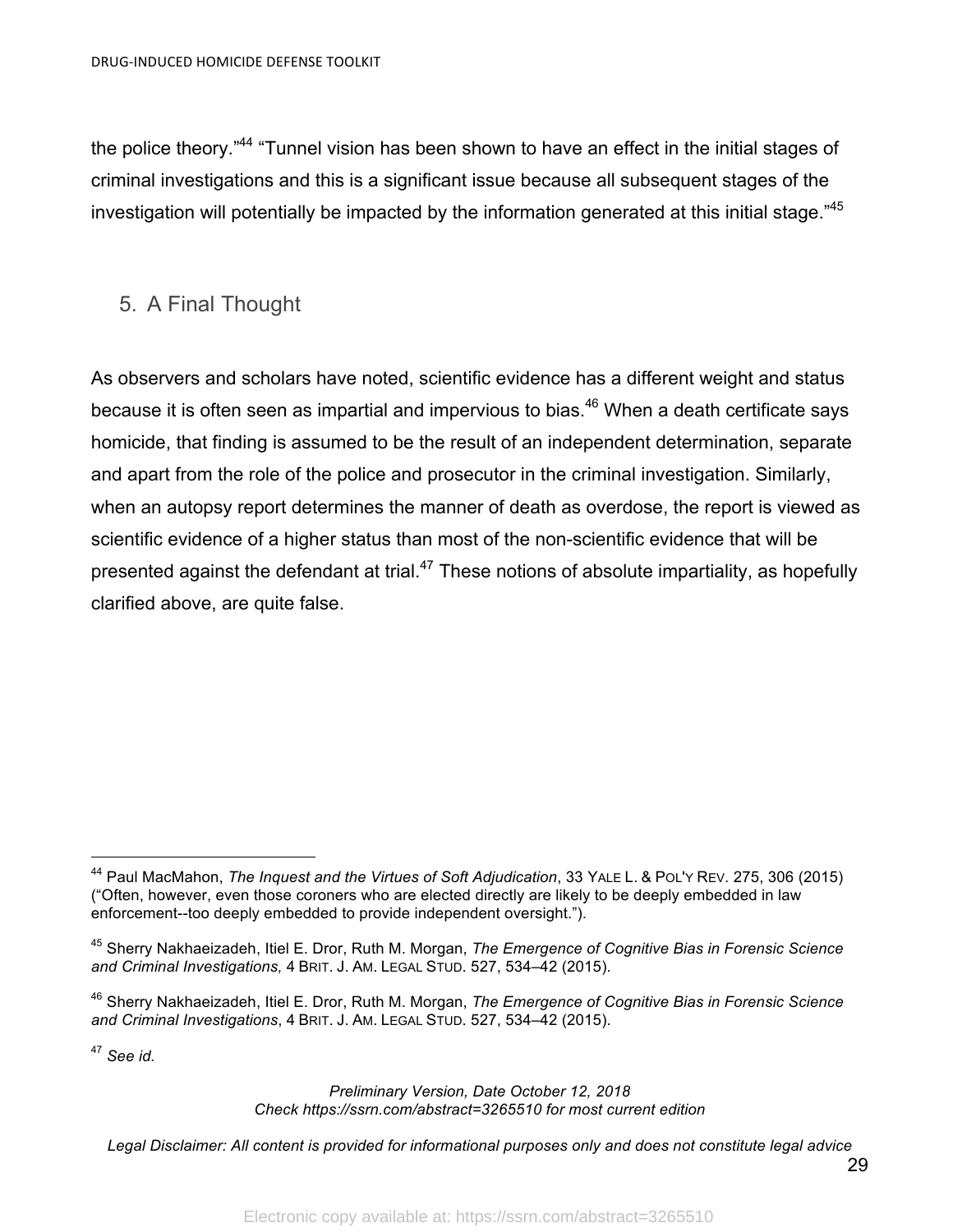# IV. Public Policy Considerations

There are numerous problems with DIH prosecutions from a policy perspective. These include being counterproductive to their stated goals of reducing overdose deaths, targeting the wrong defendants, and disproportionately targeting people of color.

## 1. DIH Prosecutions Actually *Increase* Risk of Overdose Deaths

The ostensible purpose of DIH prosecutions is to reduce overdose deaths. As Attorney General Jeff Sessions stated, "Synthetic opioids like fentanyl killed more Americans than any other kind of drug in 2016. In response, the Department of Justice tripled our fentanyl prosecutions in 2017."<sup>48</sup> However the deterrence approach to problematic drug use is not very effective. As demonstrated in study after study, tough law enforcement practices do not curb problematic drug use on a large scale. To make matters worse, DIH prosecutions are actually counterproductive to the goal of reducing overdose deaths. On the contrary, they increase the risk.

a. For individuals experiencing Opioid Use Disorder, incarceration increases their risk of death from overdose

Because get-tough federal laws prevent Medicaid from funding health care in federal and state correctional facilities, few are able to afford evidence-based treatment, particularly those including the use of medication. This matters because people experiencing Opioid Use Disorder (OUD) who are sentenced to facilities that offer only abstinence-based programming

*Preliminary Version, Date October 12, 2018 Check https://ssrn.com/abstract=3265510 for most current edition*

<sup>&</sup>lt;sup>48</sup> "Federal, state authorities step up fentanyl prosecutions as drug drives spike in overdoses," Washington Post, June 7, 2018, https://www.washingtonpost.com/national/federal-state-authorities-step-up-fentanyl-prosecutionsas-drug-drives-spike-in-overdoses/2018/06/07/5631edd0-69c0-11e8-bf8cf9ed2e672adf\_story.html?noredirect=on&utm\_term=.d6f7ac0a6721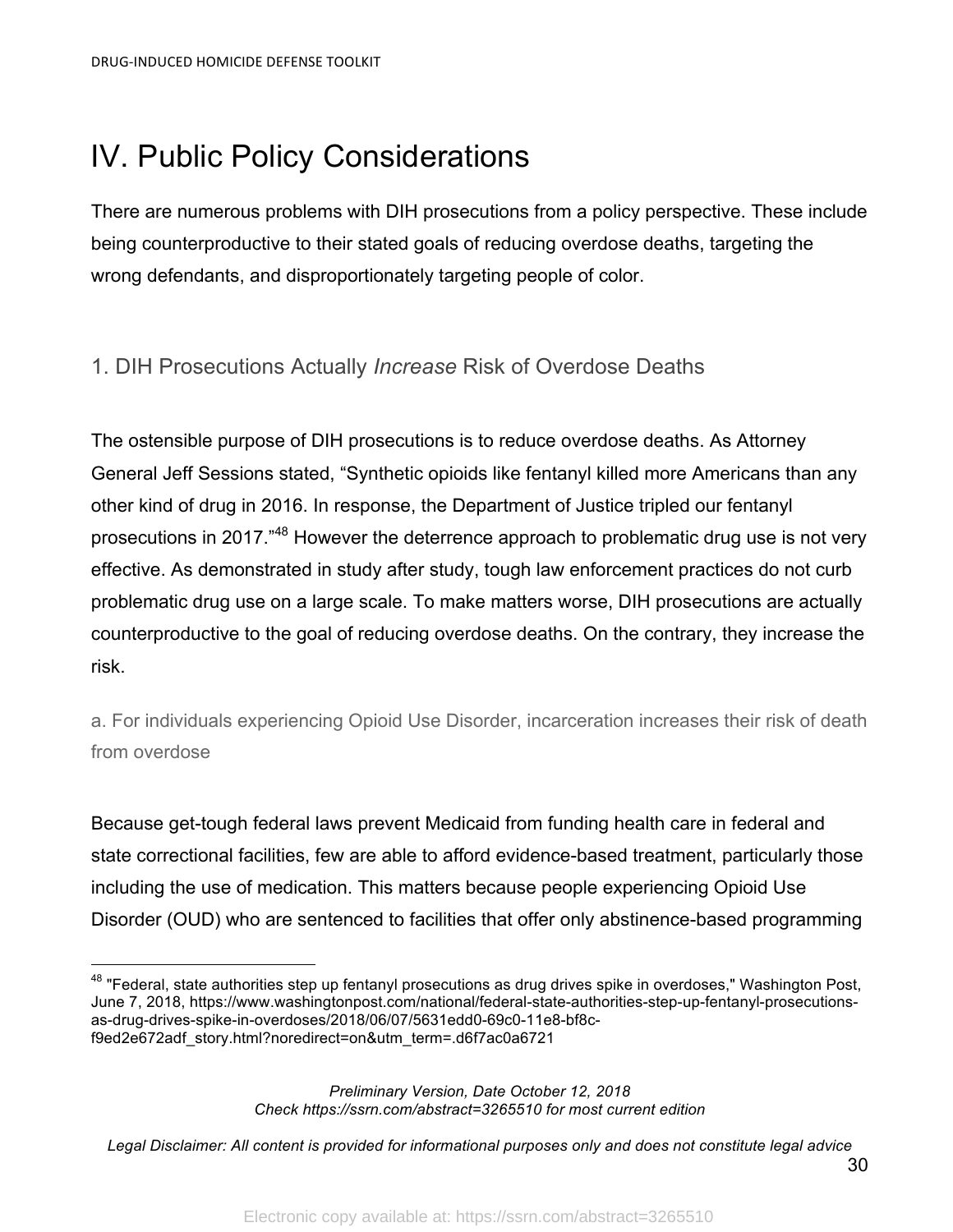or force inmates to go "cold turkey" will lose their accumulated tolerance to opioids while serving their sentences—but their brain chemistry will not reset to the point of losing cravings.

If these individuals reenter society without being provided evidence-based treatment immediately, there is a very high risk that their brain chemistry's cravings, combined with the emotional and social trauma of reentry, will lead them to consume opioids. Without their physical tolerance to the drugs, and with the increased potency of heroin and the increased lacing of heroin and other drugs with illicitly-produced fentanyl, the risk of accidental overdose and death increases astronomically. Particularly during the critical first weeks after release, even from mere jail terms, overdoses are staggeringly common, and the risk of death from heroin overdoses jumps as high as 74 times greater than the general public.<sup>49</sup>

The only plausible interpretation of this data is that incarceration due to DIH arrests and prosecutions leads to actual deaths. It also raises the specter of even relatively short terms of incarceration effectively becoming a death penalty.

b. DIH arrests and prosecutions undermine Good Samaritan laws, increasing overdose deaths

If medicine is administered, overdoses don't have to turn into deaths. Unfortunately, overdose witnesses are reluctant to dial 911 for fear of legal consequences—more than 50 percent according to research—because the witness is often a fellow user and a 911 call brings out the police as well as emergency medical personnel. Recognizing this, over two-thirds of

*Preliminary Version, Date October 12, 2018 Check https://ssrn.com/abstract=3265510 for most current edition*

<sup>&</sup>lt;sup>49</sup> See, e.g., Shabbar I. Ranapurwala et al. "Opioid Overdose Mortality Among Former North Carolina Inmates: 2000–2015", American Journal of Public Health 108, no. 9 (September 1, 2018): pp. 1207-1213 (summarized at https://sph.unc.edu/sph-news/former-inmates-at-high-risk-for-opioid-overdose-following-prison-release/) (overall risk of accidental overdose death in first two weeks after release 40 times higher than general public, based on North Carolina research).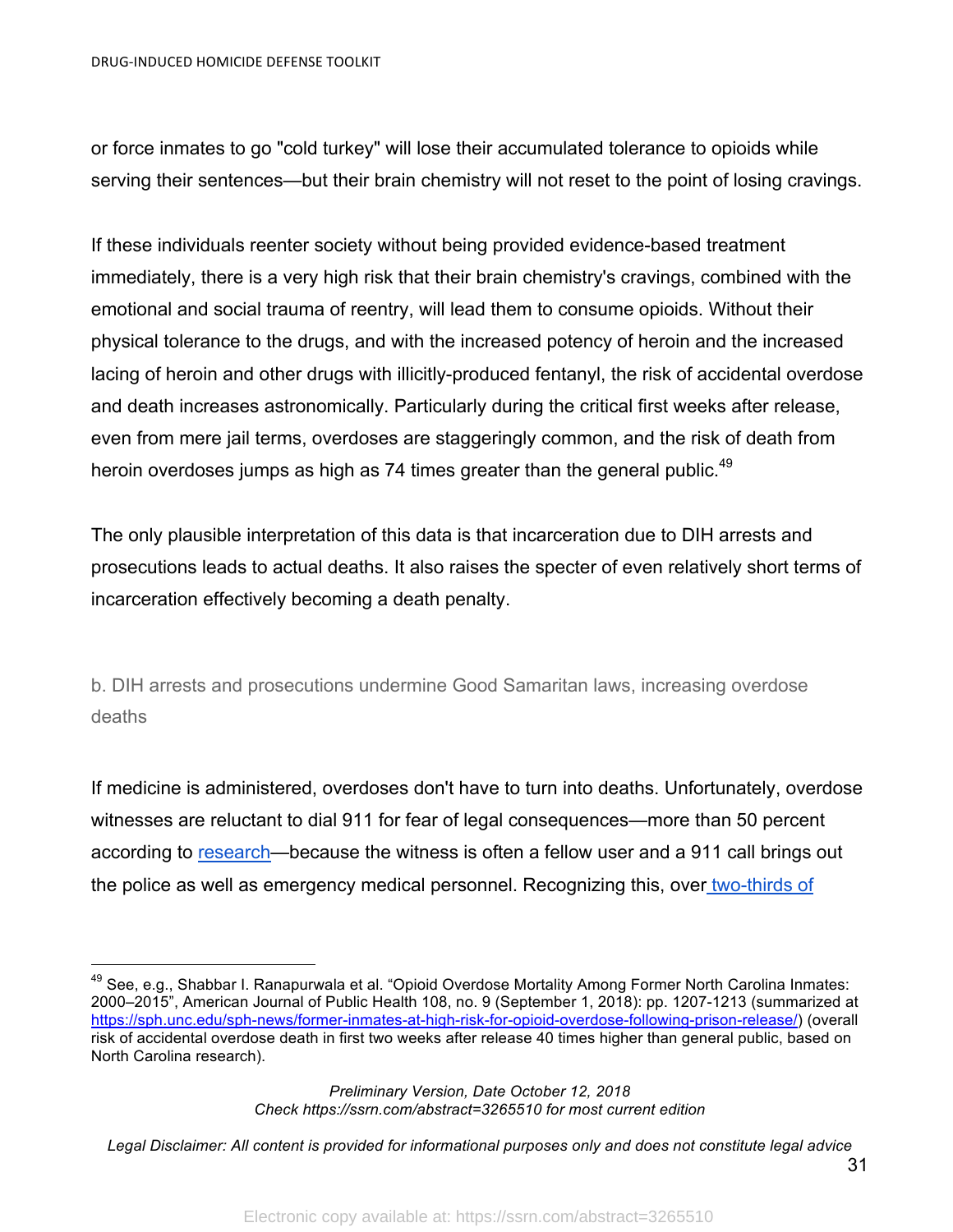states have passed Good Samaritan Laws. These laws aim to alleviate the fear by eliminating or reducing the criminal penalties to the caller.

Unfortunately, the public has fairly low awareness and understanding of these laws. On the flip side, there is strong media coverage of DIH policy, arrests, and prosecutions. Law enforcement agencies see DIH as effective signaling devices, and while that is a mistaken perception as to reducing problematic drug use and overdoses, it is accurate in terms of putting the word out that witnesses may well get arrested and charged. The increasingly common practice of treating every overdose scene as a crime scene becomes well known among users. Even if they are overestimating the legal risk of calling 911, it has a chilling effect that may help explain the relatively anemic impact of Good Samaritan laws on helpseeking observed thus far. If fellow users witnessing an overdose do not call 911—and presuming that they have not been trained and provided with naloxone to administer themselves—then entirely avoidable deaths will inevitably follow.

### 2. Most defendants are not drug dealers

Law enforcement agencies may reap some political dividends for appearing tough on opioid users, but in practice most arrests and prosecutions are not of dealers or producers or "kingpins"—but of fellow users. This runs counter to the general approach to American drug laws of distinguishing between distribution and mere possession for personal use. It also runs counter to the public statements made by some prominent officials, such as former Ocean County, NJ, Prosecutor Joseph Coronato, that "[i]f you're going to be a dealer, and that heroin is going to kill somebody, we're going to take that death, that overdose… and treat it as a homicide."

Research shows that a majority of DIH cases prosecute mere users, not members of the drug trade. Our analysis of prosecutions reported in the media indicates that prosecutors usually

> *Preliminary Version, Date October 12, 2018 Check https://ssrn.com/abstract=3265510 for most current edition*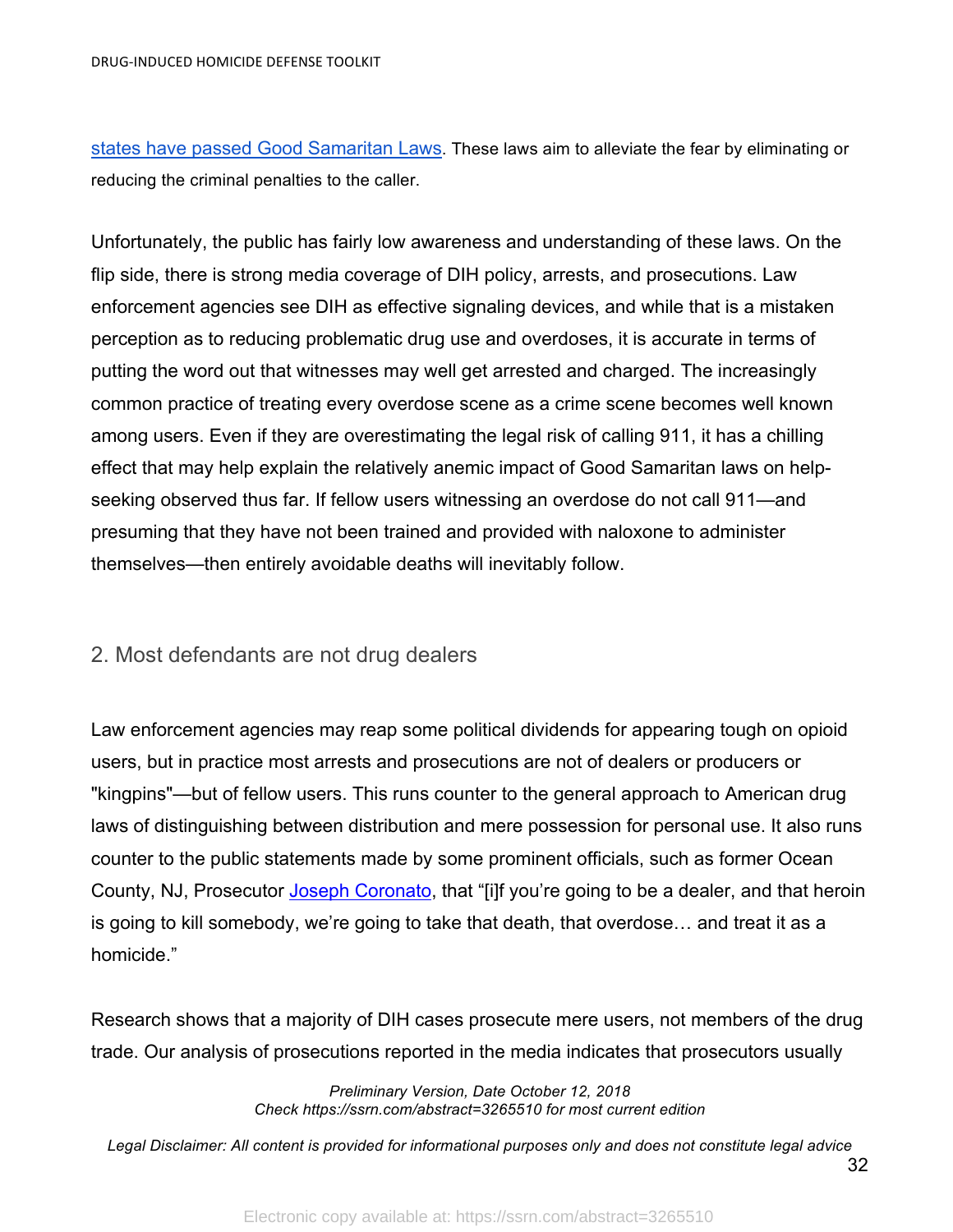charge friends and romantic partners of the overdose victim.<sup>50</sup> Another similar study conducted by the Drug Policy Alliance had similar findings.<sup>51</sup>

Accordingly, if prosecutors are trying to "send a message" to people in the drug trade but are only targeting end users, this strategy is bound to fail. It is made all the worse by basing the strategy in law on predicate distribution charges that make little sense in light of the joint-user doctrine.

## 3. Disparate impact on people of color

Our preliminary analysis of the limited data available suggests that drug-induced homicides prosecutions disproportionately target people of color. People of color accused of druginduced homicide or similar crimes are sentenced to 2.1 years more, on average, than whites.<sup>52</sup> This pattern harkens back to one of the most egregious elements of the War on Drugs.

From the Public Health perspective, the racial dynamics of these prosecutions highlight the problem of the low access to health care that is disproportionately experienced by people of color. Ironically, in areas where criminal justice institutions and actors are striving to bring increased access to services, these prosecutions may further undermine trust in police among people of color, steering them away from even beneficial police contact, inadvertently worsening disparities in access to care.

*Preliminary Version, Date October 12, 2018 Check https://ssrn.com/abstract=3265510 for most current edition*

<sup>&</sup>lt;sup>50</sup> Leo Beletsky, "America's Favorite Antidote: Drug-Induced Homicide, Fatal Overdose, and the Public's Health"; Zach Siegel, https://theappeal.org/despite-public-health-messaging-lawenforcement-increasingly-prosecutes-overdoses-as-homicides-84fb4ca7e9d7/

<sup>&</sup>lt;sup>51</sup> https://www.drugpolicy.org/sites/default/files/dpa\_drug\_induced\_homicide\_report\_0.pdf<br><sup>52</sup> Beletsky, *America's Favorite Antidote* at 71.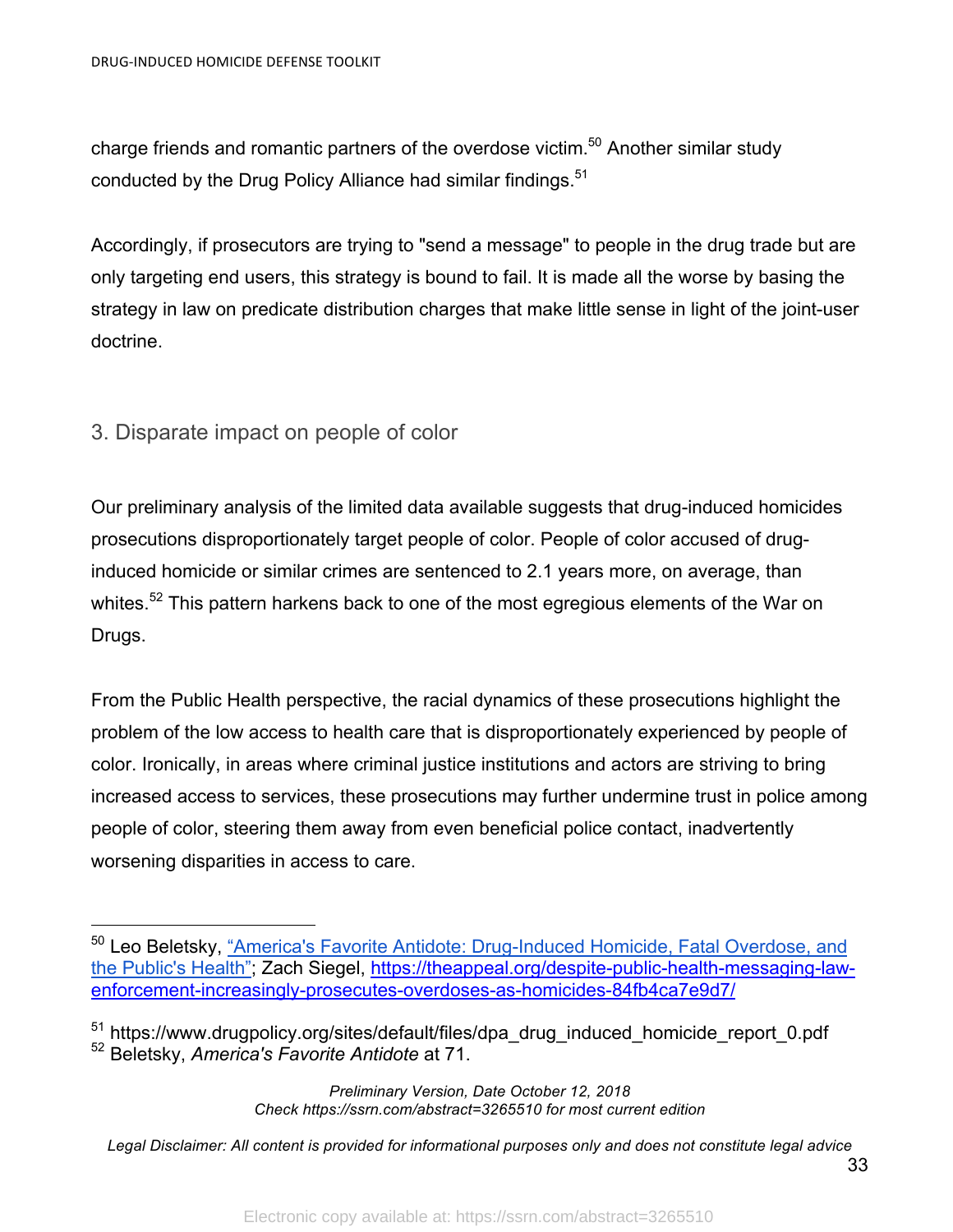# V. Additional Resources

## News articles

- New York Times feature by Rosa Goldensohn
- New York Times Q&A for readers by Rosa Goldensohn
- You Want to Get Them While the Teardrops are Warm by Zach Siegel
- Despite Public Health Messaging, Law Enforcement Increasingly Prosecutes Overdoses as Homicides by Zach Siegel
- The Opioid Crisis Is Blurring the Legal Lines Between Victim and Perpetrator by Dan Denvir

## Relevant Law Review and Other Articles

- "America's Favorite Antidote: Drug-Induced Homicide, Fatal Overdose, and the Public's **Health**" by Leo Beletsky
- "The Overdose/Homicide Epidemic" by Valena Beety
- Amanda Latimore & Rachel Bergstein, "Caught with a Body," Yet Protected by Law? *Calling 911 for opioid overdose in the context of the Good Samaritan Law,* 50 INTL. J. DRUG POL 82, 82-89 (2017)

### White Papers

Drug Policy Alliance, An Overdose Death Is Not Murder: Why Drug-Induced Homicide Laws Are Counterproductive and Inhumane (2017)

*Please let us know of other resources this Toolkit should include.*

# VI. Possible Additional Sections Coming Soon

- Cell phone warrantless search elements, outcome of *Carpenter* 16-402

*Preliminary Version, Date October 12, 2018 Check https://ssrn.com/abstract=3265510 for most current edition*